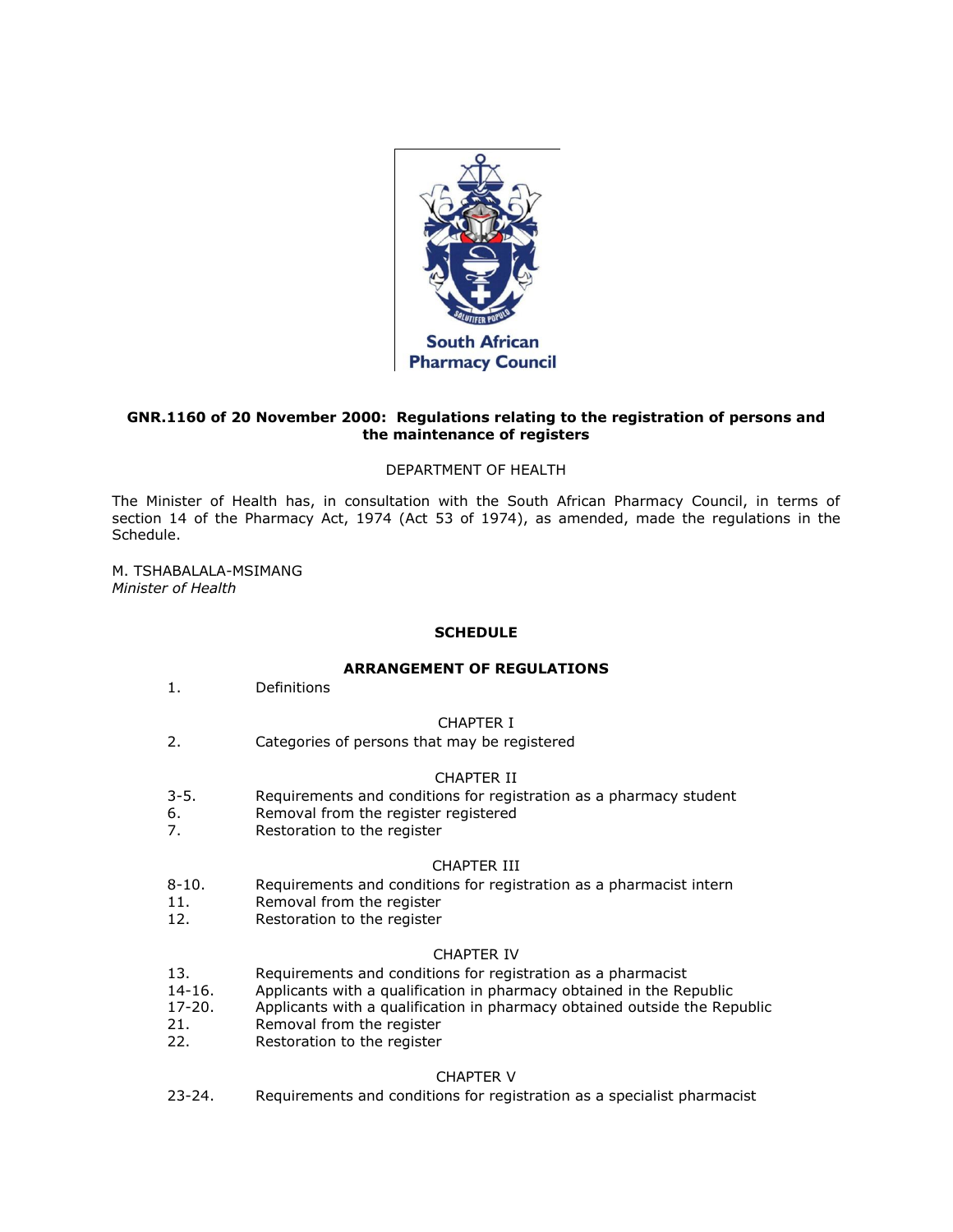- [25.](http://www.mylexisnexis.co.za/nxt/gateway.dll/jilc/kilc/xjsg/zmsg/cnsg/6ok2a/lsk2a/atk2a#3h6) Removal from the register
- [26.](http://www.mylexisnexis.co.za/nxt/gateway.dll/jilc/kilc/xjsg/zmsg/cnsg/6ok2a/lsk2a/btk2a#3hb) Restoration to the register
- [27.](http://www.mylexisnexis.co.za/nxt/gateway.dll/jilc/kilc/xjsg/zmsg/cnsg/6ok2a/lsk2a/ctk2a#3hg) Practising more than one speciality

### CHAPTER VI

- [28](http://www.mylexisnexis.co.za/nxt/gateway.dll/jilc/kilc/xjsg/zmsg/cnsg/6ok2a/lsk2a/dtk2a#3hh)[-30.](http://www.mylexisnexis.co.za/nxt/gateway.dll/jilc/kilc/xjsg/zmsg/cnsg/6ok2a/lsk2a/ftk2a#3hr) Requirements and conditions for registration as a pharmacist's assistant in the category pharmacists' assistant (learner basic) or pharmacists' assistant (learner post-basic)
- [31.](http://www.mylexisnexis.co.za/nxt/gateway.dll/jilc/kilc/xjsg/zmsg/cnsg/6ok2a/lsk2a/gtk2a#3hs) Transitional arrangements
- [32.](http://www.mylexisnexis.co.za/nxt/gateway.dll/jilc/kilc/xjsg/zmsg/cnsg/6ok2a/lsk2a/htk2a#3hv) Removal from the register
- [33.](http://www.mylexisnexis.co.za/nxt/gateway.dll/jilc/kilc/xjsg/zmsg/cnsg/6ok2a/lsk2a/itk2a#3i1) Restoration to the register

#### CHAPTER VII

- [34.](http://www.mylexisnexis.co.za/nxt/gateway.dll/jilc/kilc/xjsg/zmsg/cnsg/6ok2a/lsk2a/jtk2a#3i6) Requirements and conditions for registration as a pharmacist's assistant in the category pharmacist's assistant (basic) or pharmacist's assistant (post-basic)
- [35](http://www.mylexisnexis.co.za/nxt/gateway.dll/jilc/kilc/xjsg/zmsg/cnsg/6ok2a/lsk2a/ktk2a#3i9)[-36.](http://www.mylexisnexis.co.za/nxt/gateway.dll/jilc/kilc/xjsg/zmsg/cnsg/6ok2a/lsk2a/ltk2a#3ig) Applicants with a certificate of qualification obtained in the Republic
- [37](http://www.mylexisnexis.co.za/nxt/gateway.dll/jilc/kilc/xjsg/zmsg/cnsg/6ok2a/lsk2a/mtk2a#3ih)[-40.](http://www.mylexisnexis.co.za/nxt/gateway.dll/jilc/kilc/xjsg/zmsg/cnsg/6ok2a/lsk2a/ptk2a#3iw) Applicants with a certificate of qualification obtained outside the Republic
- [41.](http://www.mylexisnexis.co.za/nxt/gateway.dll/jilc/kilc/xjsg/zmsg/cnsg/6ok2a/lsk2a/qtk2a#3ix) Removal from the register
- [42.](http://www.mylexisnexis.co.za/nxt/gateway.dll/jilc/kilc/xjsg/zmsg/cnsg/6ok2a/lsk2a/rtk2a#3j2) Restoration to the register
- [43.](http://www.mylexisnexis.co.za/nxt/gateway.dll/jilc/kilc/xjsg/zmsg/cnsg/6ok2a/lsk2a/stk2a#3j7) Transitional arrangements

### CHAPTER VIII

[44](http://www.mylexisnexis.co.za/nxt/gateway.dll/jilc/kilc/xjsg/zmsg/cnsg/6ok2a/lsk2a/ttk2a#3j8)[-46.](http://www.mylexisnexis.co.za/nxt/gateway.dll/jilc/kilc/xjsg/zmsg/cnsg/6ok2a/lsk2a/vtk2a#3je) Requirements and conditions for the registration of additional qualifications or supplementary training

### CHAPTER IX

- [47](http://www.mylexisnexis.co.za/nxt/gateway.dll/jilc/kilc/xjsg/zmsg/cnsg/6ok2a/lsk2a/wtk2a#3jf)[-51.](http://www.mylexisnexis.co.za/nxt/gateway.dll/jilc/kilc/xjsg/zmsg/cnsg/6ok2a/lsk2a/0tk2a#3k0) Requirements and conditions for the registration of a company entitled to carry on the business of a pharmacist
- [52](http://www.mylexisnexis.co.za/nxt/gateway.dll/jilc/kilc/xjsg/zmsg/cnsg/6ok2a/lsk2a/1tk2a#3k1)[-54.](http://www.mylexisnexis.co.za/nxt/gateway.dll/jilc/kilc/xjsg/zmsg/cnsg/6ok2a/lsk2a/3tk2a#3k8) Removal from the register
- [55](http://www.mylexisnexis.co.za/nxt/gateway.dll/jilc/kilc/xjsg/zmsg/cnsg/6ok2a/lsk2a/4tk2a#3k9)[-56.](http://www.mylexisnexis.co.za/nxt/gateway.dll/jilc/kilc/xjsg/zmsg/cnsg/6ok2a/lsk2a/5tk2a#3kf) Restoration to the register

### CHAPTER X

- [57](http://www.mylexisnexis.co.za/nxt/gateway.dll/jilc/kilc/xjsg/zmsg/cnsg/6ok2a/lsk2a/6tk2a#3kg)[-61.](http://www.mylexisnexis.co.za/nxt/gateway.dll/jilc/kilc/xjsg/zmsg/cnsg/6ok2a/lsk2a/auk2a#3l1) Requirements and conditions for the registration of a close corporation entitled to carry on the business of a pharmacist
- [62](http://www.mylexisnexis.co.za/nxt/gateway.dll/jilc/kilc/xjsg/zmsg/cnsg/6ok2a/lsk2a/buk2a#3l2)[-64.](http://www.mylexisnexis.co.za/nxt/gateway.dll/jilc/kilc/xjsg/zmsg/cnsg/6ok2a/lsk2a/duk2a#3l9) Removal from the register
- [65](http://www.mylexisnexis.co.za/nxt/gateway.dll/jilc/kilc/xjsg/zmsg/cnsg/6ok2a/lsk2a/euk2a#3la)[-66.](http://www.mylexisnexis.co.za/nxt/gateway.dll/jilc/kilc/xjsg/zmsg/cnsg/6ok2a/lsk2a/fuk2a#3lg) Restoration to the register

### CHAPTER XI

- [67](http://www.mylexisnexis.co.za/nxt/gateway.dll/jilc/kilc/xjsg/zmsg/cnsg/6ok2a/lsk2a/guk2a#3lh)[-71.](http://www.mylexisnexis.co.za/nxt/gateway.dll/jilc/kilc/xjsg/zmsg/cnsg/6ok2a/lsk2a/kuk2a#3m1) Requirements and conditions for the registration of a pharmacy
- [72](http://www.mylexisnexis.co.za/nxt/gateway.dll/jilc/kilc/xjsg/zmsg/cnsg/6ok2a/lsk2a/luk2a#3m2)[-73.](http://www.mylexisnexis.co.za/nxt/gateway.dll/jilc/kilc/xjsg/zmsg/cnsg/6ok2a/lsk2a/muk2a#3m7) Removal from the register
- [74.](http://www.mylexisnexis.co.za/nxt/gateway.dll/jilc/kilc/xjsg/zmsg/cnsg/6ok2a/lsk2a/nuk2a#3m8) Temporary closure of a pharmacy
- [75.](http://www.mylexisnexis.co.za/nxt/gateway.dll/jilc/kilc/xjsg/zmsg/cnsg/6ok2a/lsk2a/ouk2a#3m9) Restoration to the register
- [76.](http://www.mylexisnexis.co.za/nxt/gateway.dll/jilc/kilc/xjsg/zmsg/cnsg/6ok2a/lsk2a/puk2a#3mf) Transitional arrangements

#### CHAPTER XII

[77](http://www.mylexisnexis.co.za/nxt/gateway.dll/jilc/kilc/xjsg/zmsg/cnsg/6ok2a/lsk2a/quk2a#3mg)[-90.](http://www.mylexisnexis.co.za/nxt/gateway.dll/jilc/kilc/xjsg/zmsg/cnsg/6ok2a/lsk2a/3uk2a#3my) Appeals and appeal procedure

### CHAPTER XIII

[91](http://www.mylexisnexis.co.za/nxt/gateway.dll/jilc/kilc/xjsg/zmsg/cnsg/6ok2a/lsk2a/4uk2a#3mz)[-94.](http://www.mylexisnexis.co.za/nxt/gateway.dll/jilc/kilc/xjsg/zmsg/cnsg/6ok2a/lsk2a/7uk2a#3n6) Requirements and conditions for registration of providers of pharmacy education and training

### CHAPTER XIV

[95](http://www.mylexisnexis.co.za/nxt/gateway.dll/jilc/kilc/xjsg/zmsg/cnsg/6ok2a/lsk2a/8uk2a#3n7)[-98.](http://www.mylexisnexis.co.za/nxt/gateway.dll/jilc/kilc/xjsg/zmsg/cnsg/6ok2a/lsk2a/bvk2a#3ne) Requirements and conditions for registration of assessors of pharmacy education and training

### CHAPTER XV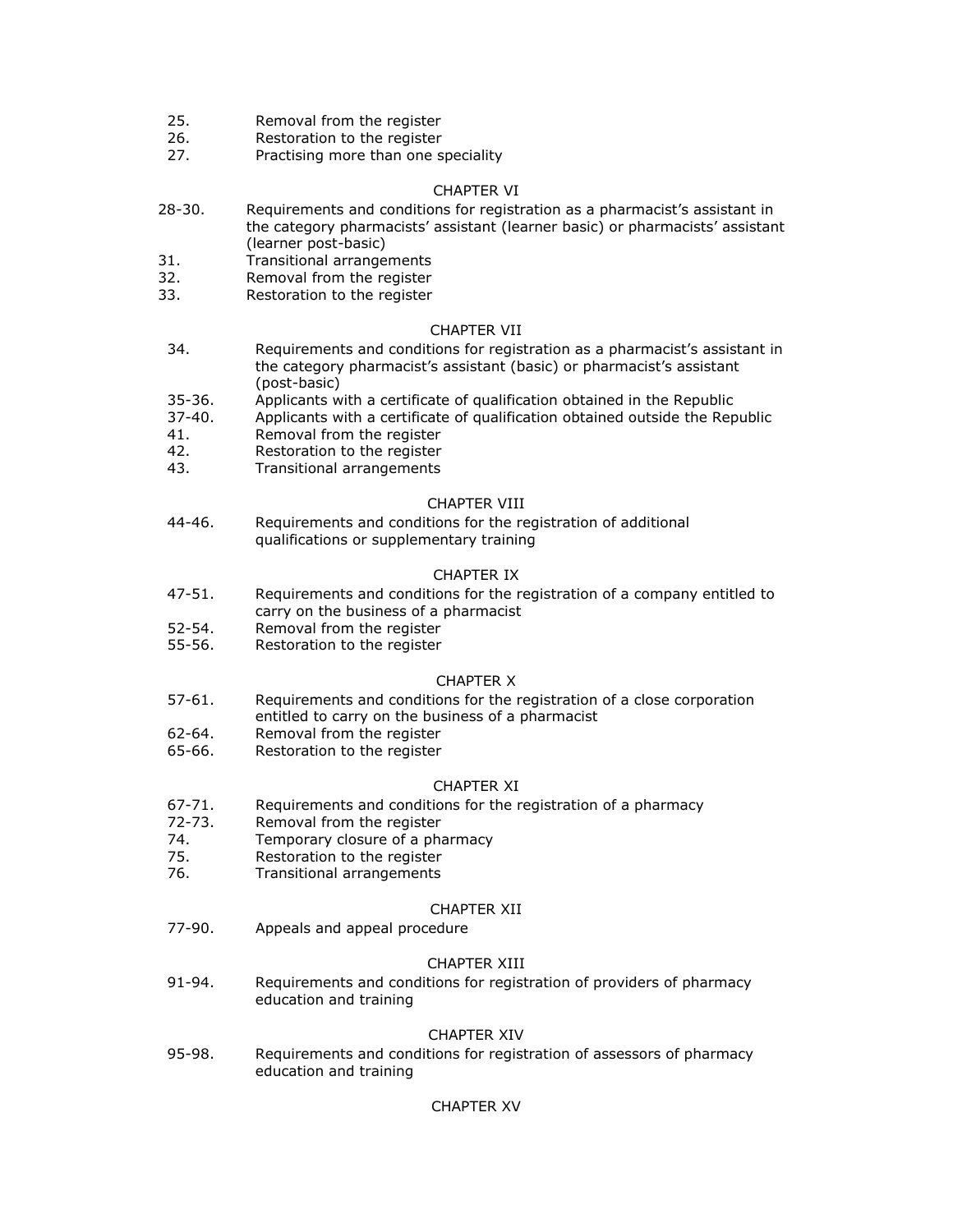- [99](http://www.mylexisnexis.co.za/nxt/gateway.dll/jilc/kilc/xjsg/zmsg/cnsg/6ok2a/lsk2a/cvk2a#3nf)[-103.](http://www.mylexisnexis.co.za/nxt/gateway.dll/jilc/kilc/xjsg/zmsg/cnsg/6ok2a/lsk2a/gvk2a#3ny) Requirements and conditions for the keeping and maintenance of registers
- [104.](http://www.mylexisnexis.co.za/nxt/gateway.dll/jilc/kilc/xjsg/zmsg/cnsg/6ok2a/lsk2a/hvk2a#3o2) Keeping of registers<br>105-110. Maintenance of regis
- Maintenance of registers
- [111-](http://www.mylexisnexis.co.za/nxt/gateway.dll/jilc/kilc/xjsg/zmsg/cnsg/6ok2a/lsk2a/ovk2a#3pd)[112.](http://www.mylexisnexis.co.za/nxt/gateway.dll/jilc/kilc/xjsg/zmsg/cnsg/6ok2a/lsk2a/pvk2a#3pe) Transitional arrangements
- **1.** Definitions.—In these regulations, unless the context otherwise indicates—

**"Act"** means the Pharmacy Act, 1974, (Act [53 of 1974\)](http://www.mylexisnexis.co.za/nxt/gateway.dll/jilc/kilc/xjsg/zmsg/0msg#0), as amended, and regulations;

**"assessor"** for purposes of these regulations means any pharmacist registered by council in accordance with criteria determined and published for this purpose by council to measure outcomes of pharmacy education and training;

**"certificate of approval"** means a certificate issued by council to a person or institution that complies with the criteria determined and published by council for the approval of providers;

**"certificate of qualification"** means documentary evidence of a qualification required for registration as a pharmacist's assistant;

**"Close Corporations Act"** means the Close Corporations Act, 1984 (Act [No 69 of 1984\)](http://www.mylexisnexis.co.za/nxt/gateway.dll/jilc/kilc/egqg/ljqg/mjqg#0), as amended;

**"community pharmacy"** means a pharmacy wherein or from which some or all of the services as prescribed in [regulation 18](http://www.mylexisnexis.co.za/nxt/gateway.dll/jilc/kilc/xjsg/zmsg/cnsg/6ok2a/lsk2a/3sk2a#3gc) of the Regulations Relating to the Practice of Pharmacy are provided to persons requiring pharmaceutical services, but excludes an institutional pharmacy;

**"Companies Act"** means the Companies Act, 1973 (Act [No 61 of 1973\)](http://www.mylexisnexis.co.za/nxt/gateway.dll/jilc/kilc/egqg/lmqg/mmqg#0), as amended;

**"consultant pharmacy"** means a pharmacy wherein or from which some or all of the services as prescribed in [regulation 19](http://www.mylexisnexis.co.za/nxt/gateway.dll/jilc/kilc/xjsg/zmsg/cnsg/6ok2a/lsk2a/4sk2a#3gj) of the Regulations Relating to the Practice of Pharmacy are provided to persons requiring pharmaceutical services;

**"continuing professional development"** means the process by which pharmacists continuously enhance their knowledge, skills and personal qualities throughout their professional careers, and encompasses a range of activities including continuing education and supplementary training;

**"in-service training"** means the training undertaken by a pharmacist's assistant (learner basic) or pharmacist's assistant (learner post-basic) under the direct personal supervision of a tutor at a pharmacy approved by council for purposes of such training;

**"institutional pharmacy"** means a pharmacy situated in—

- (*a*) a public health facility, wherein or from which some or all of the services as prescribed in [regulation 18](http://www.mylexisnexis.co.za/nxt/gateway.dll/jilc/kilc/xjsg/zmsg/cnsg/6ok2a/lsk2a/3sk2a#3gc) of the Regulations Relating to the Practice of Pharmacy are provided to persons requiring pharmaceutical services from or at that public health facility; or
- (*b*) a private health facility, wherein or from which some or all of the services as prescribed in [regulation 18](http://www.mylexisnexis.co.za/nxt/gateway.dll/jilc/kilc/xjsg/zmsg/cnsg/6ok2a/lsk2a/3sk2a#3gc) of the Regulations Relating to the Practice of Pharmacy are provided to persons requiring pharmaceutical services from or at that private health facility,

but excludes a community pharmacy;

**"internship"** means the practical training undertaken by a pharmacist intern in terms of a contract under the direct personal supervision of a tutor in a pharmacy approved by council for purposes of such training or at an institution registered as a provider of a qualification in pharmacy;

**"manager"** means the pharmacist designated and registered as such by a close corporation entitled to carry on the business of a pharmacist in terms of the Act and who shall be responsible for performing the duties as prescribed in [regulation 25](http://www.mylexisnexis.co.za/nxt/gateway.dll/jilc/kilc/xjsg/zmsg/cnsg/6ok2a/lsk2a/atk2a#3h6) of the Regulations Relating to the Practice of Pharmacy;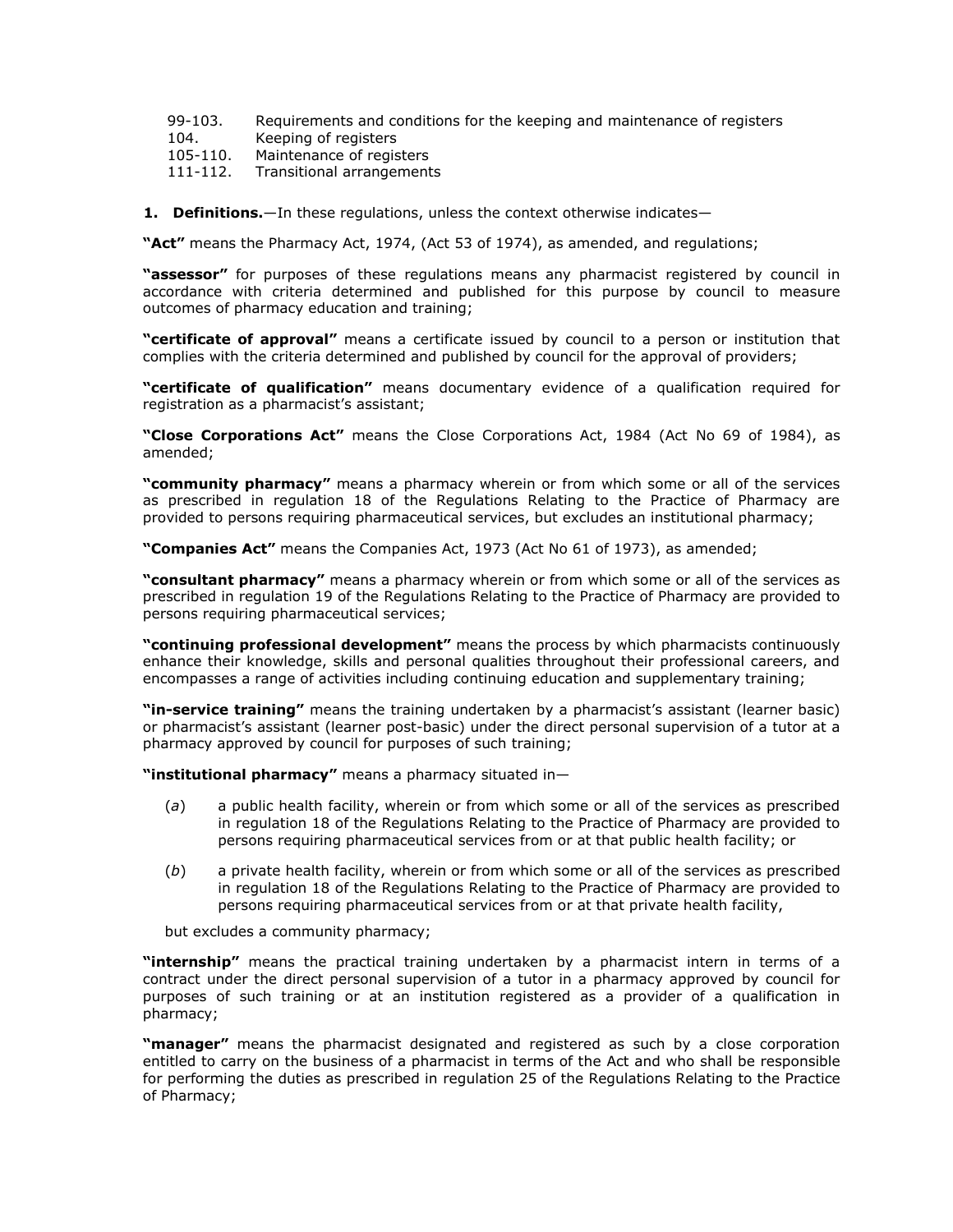**"managing director"** means the pharmacist designated and registered as such by a company entitled to carry on the business of a pharmacist in terms of the Act and who shall be responsible for performing the duties as prescribed in [regulation 25](http://www.mylexisnexis.co.za/nxt/gateway.dll/jilc/kilc/xjsg/zmsg/cnsg/6ok2a/lsk2a/atk2a#3h6) of the Regulations Relating to the Practice of Pharmacy;

**"manufacturing pharmacy"** means a pharmacy wherein or from which some or all of the services as prescribed in [regulation 16](http://www.mylexisnexis.co.za/nxt/gateway.dll/jilc/kilc/xjsg/zmsg/cnsg/6ok2a/lsk2a/1sk2a#3g0) of the Regulations Relating to the Practice of Pharmacy are provided and which shall sell medicine only to a wholesale pharmacy or a community pharmacy or an institutional pharmacy or to persons who are authorised to purchase medicines in terms of the Medicines Act or to an organ of State;

**"Medicine Act"** means the Medicines and Related Substances Control Act, 1965 (Act [No 101 of](http://www.mylexisnexis.co.za/nxt/gateway.dll/jilc/kilc/ezrg/p5rg/q5rg#0)  [1965\)](http://www.mylexisnexis.co.za/nxt/gateway.dll/jilc/kilc/ezrg/p5rg/q5rg#0), as amended;

**"nominee"** means the natural person appointed and registered as such by a company or a close corporation entitled to carry on the business of a pharmacist in terms of the Act and who shall be responsible for the duties as prescribed in [regulation 24](http://www.mylexisnexis.co.za/nxt/gateway.dll/jilc/kilc/xjsg/zmsg/cnsg/6ok2a/lsk2a/9sk2a#3h5) of the Regulations Relating to the Practice of Pharmacy;

**"pharmaceutical community service"** means the provision of services or the performance of one or more or all of the acts forming part of the scope of practice of a pharmacist in a public health facility or a complex of health facilities in accordance with the Regulations Relating to the Performance of Pharmaceutical Community Service;

**"pharmacist's assistant"** means a natural person registered in one of the following categories:

- (*a*) pharmacist's assistant (learner basic);
- (*b*) pharmacists assistant (basic);
- (*c*) pharmacist's assistant (learner past-basic);
- (*d*) pharmacist's assistant (post basic); or
- (*e*) pharmacy student;

**"pharmacy owner"** means any person who owns a pharmacy and who is registered as such in terms of the Act;

**"pharmacy student"** means a natural person registered as such in terms of the Act;

**"private health facility"** means any hospital, institution or facility at which provision is made for diagnostic interventions, medical or surgical treatment, and nursing or other health care, which is not owned or controlled by an organ of State;

**"public health facility"** means any hospital, institution or facility at which provision is made for diagnostic interventions, medical or surgical treatment, and nursing or other health care, which is owned or controlled by an organ of State;

**"provider"** means any person or institution approved by and registered with council to provide education and training for purposes of conferring a qualification in pharmacy or a certificate of qualification or for purposes of continuing professional development;

**"qualification in pharmacy"** means a qualification prescribed for purposes of registration as a pharmacist;

**"registrar"** means the registrar of the South African Pharmacy Council;

**"responsible pharmacist"** means a natural person who is a pharmacist and who shall be responsible to the council for complying with all the provisions of the Act and other legislation applicable to services which specially pertain to the scope of practice of a pharmacist, and the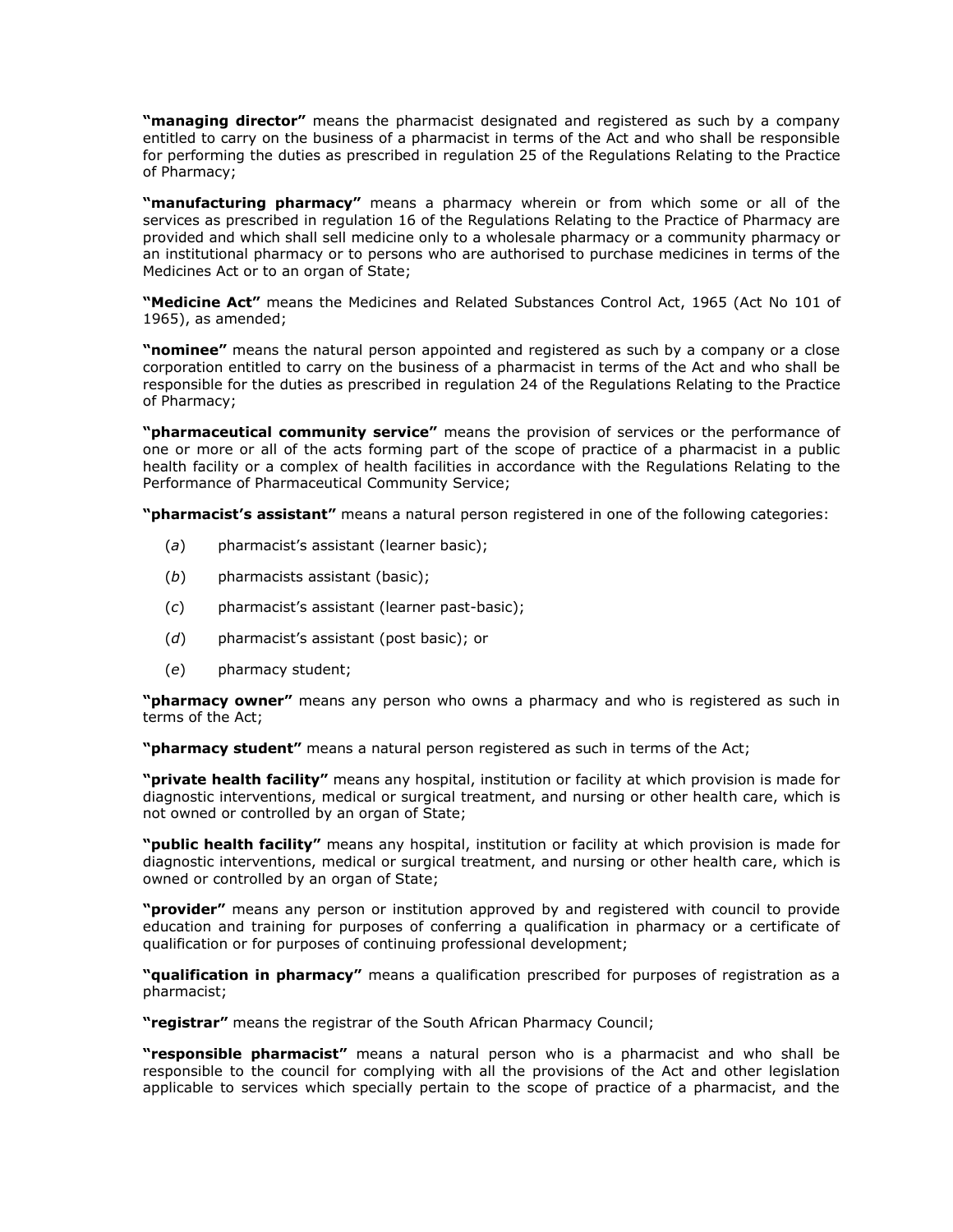legislation applicable to the pharmacy which is under his or her personal supervision and who is registered as such in terms of the Act;

**"retail pharmacy"** means a community pharmacy or an institutional pharmacy in a private health facility;

**"specialist pharmacist"** means a pharmacist who is registered as such in terms of the Act;

**"speciality"** means a specialist qualification in one of the fields of pharmacy approved and published in rules made by council;

**"supplementary training"** means training approved by council which empowers a registered person to perform acts or provide services, in terms of the Act or any other law, which fall outside the scope of practice of the category in which he or she is registered;

**"tutor"** means the pharmacist approved by council to supervise the internship of a pharmacist intern or the in-service training of a pharmacist's assistant;

**"wholesale pharmacy"** means a pharmacy wherein or from which some or all of the services as prescribed in [regulation 17](http://www.mylexisnexis.co.za/nxt/gateway.dll/jilc/kilc/xjsg/zmsg/cnsg/6ok2a/lsk2a/2sk2a#3g1) of the Regulations Relating to the Practice of Pharmacy are provided and which shall sell medicine only to a wholesale pharmacy or a community pharmacy or an institutional pharmacy or to persons who are authorised to purchase medicines in terms of the Medicines Act or to an organ of State.

# **CHAPTER I**

**2. Categories of persons that may be registered.**—For purposes of registration in terms of the Act, there shall be the following categories of persons—

- (1) Pharmacy student;
- (2) Pharmacist intern;
- (3) Pharmacist;
- (4) Specialist pharmacist;
- (5) Pharmacist's Assistant;
- (6) Company entitled to carry on the business of a pharmacist;
- (7) Close Corporation entitled to carry on the business of a pharmacist;
- (8) Pharmacy owner;
- (9) Responsible pharmacist;
- (10) Managing director;
- (11) Manager;
- (12) Nominee;
- (13) Provider; and
- (14) Assessor; who must be registered by council in registers kept for this purpose;

# **CHAPTER II**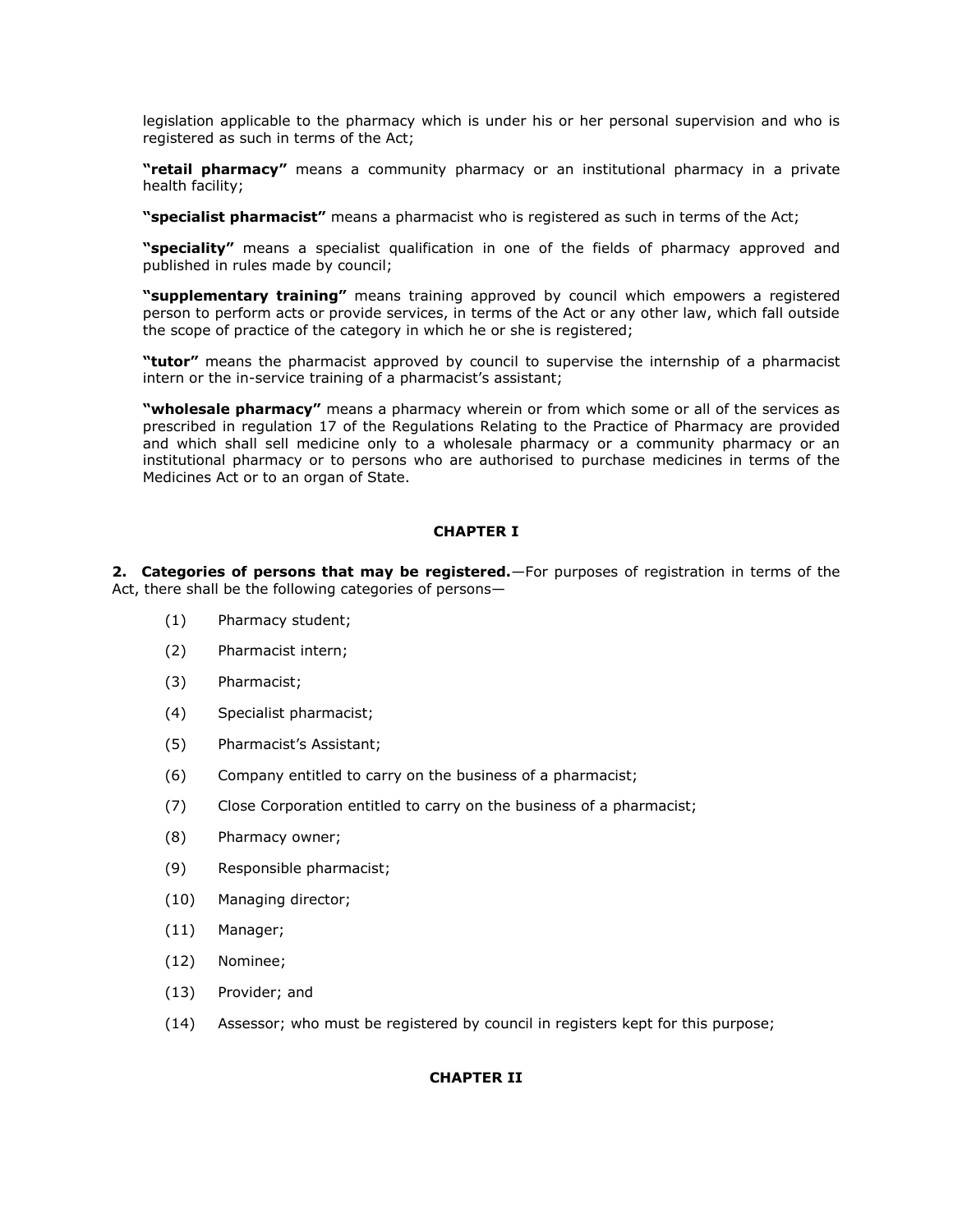**3. Requirements and conditions for registration as a pharmacy student.**—Any person registered with a provider of a qualification in pharmacy must register with the council as a pharmacy student at the commencement of the second year of study: provided that no person shall be registered as a pharmacy student with the council unless he or she complies with the provisions of regulation 4.

- **4.** Any person who applies for registration with the council as pharmacy student must—
	- (1) submit to the registrar:
		- (*a*) a duly completed application on a form approved and provided by the council;
		- (*b*) a certified copy of his or her identity document or passport;
		- (*c*) acceptable documentary evidence from the provider concerned that he or she has been admitted to the second or subsequent year of study for a qualification in pharmacy; and
	- (2) pay the registration fee as determined by the council.

**5.** Any person who complies with the requirements in requlation 4 must be registered as a pharmacy student and issued with a registration certificate by the registrar.

# **6. Removal from the register.**—

- (1) Except as provided for in terms of [sections 23,](http://www.mylexisnexis.co.za/nxt/gateway.dll/jilc/kilc/xjsg/zmsg/0msg/s24h#0) [24](http://www.mylexisnexis.co.za/nxt/gateway.dll/jilc/kilc/xjsg/zmsg/0msg/u24h#0) and [39](http://www.mylexisnexis.co.za/nxt/gateway.dll/jilc/kilc/xjsg/zmsg/0msg/s34h#0) of the Act, the registrar may remove from the register of pharmacy students the name of a student—
	- (*a*) who has complied with the requirements for a qualification in pharmacy;
	- (*b*) who no longer complies with the requirements and conditions for registration as a pharmacy student: provided that a student who interrupts his or her studies may, on making written application annually to the registrar, have his or her name retained on the register of pharmacy students for a period not exceeding two years from the end of the year in which he or she interrupted his or her studies; or
	- (*c*) who is deceased.
- (2) A person in respect of whose entry a removal as contemplated in [sub-regulations](http://www.mylexisnexis.co.za/nxt/gateway.dll/jilc/kilc/xjsg/zmsg/cnsg/6ok2a/lsk2a/rsk2a?f=templates$fn=document-frame.htm$3.0$q=$x=$nc=5926#3ek)  [\(1\)](http://www.mylexisnexis.co.za/nxt/gateway.dll/jilc/kilc/xjsg/zmsg/cnsg/6ok2a/lsk2a/rsk2a?f=templates$fn=document-frame.htm$3.0$q=$x=$nc=5926#3ek) (*a*) and [\(](http://www.mylexisnexis.co.za/nxt/gateway.dll/jilc/kilc/xjsg/zmsg/cnsg/6ok2a/lsk2a/rsk2a?f=templates$fn=document-frame.htm$3.0$q=$x=$nc=5926#3el)*b*) has been made, must be notified thereof and any certificate issued in respect of the registration in question shall be deemed to be cancelled as from the date on which notice has so been given.

**7. Restoration to the register.**—A pharmacy student whose name was removed from the register in terms of [regulation 6](http://www.mylexisnexis.co.za/nxt/gateway.dll/jilc/kilc/xjsg/zmsg/cnsg/6ok2a/lsk2a/rsk2a#3ei) may, if applicable, have his or her name restored to the register by-

- (1) submitting to the registrar:
	- (*a*) a duly completed application for restoration of his or her name to the relevant register on a form as approved and provided by the council; and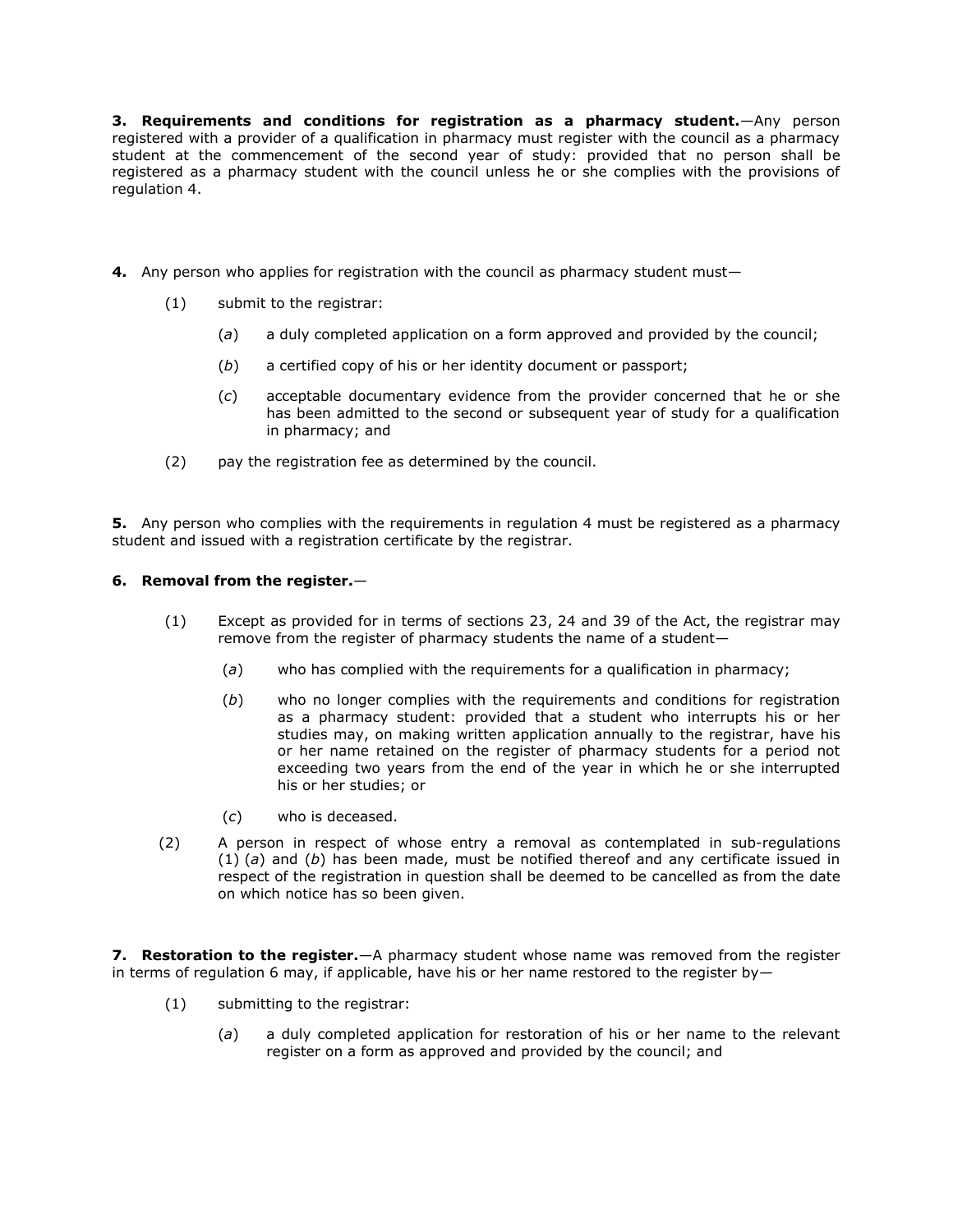- (*b*) acceptable documentary evidence from the provider concerned to the effect that he or she has been re-admitted for the second or subsequent year of study for a qualification in pharmacy; and
- (2) paying the prescribed restoration fee; and

if the registrar is satisfied that he or she is a fit and proper person to be restored to the relevant register. If the registrar is not satisfied that he or she is a fit and proper person to be restored to the relevant register, the registrar must submit the application concerned to the council for a decision.

# **CHAPTER III**

**8. Requirements and conditions for registration as a pharmacist intern.**—Any person who holds a qualification in pharmacy may register as a pharmacist intern with the council: provided that no person shall be registered as a pharmacist intern, unless he or she complies with [regulation 9.](http://www.mylexisnexis.co.za/nxt/gateway.dll/jilc/kilc/xjsg/zmsg/cnsg/6ok2a/lsk2a/usk2a#3eu)

- **9.** Any person who applies for registration as a pharmacist intern must—
	- (1) submit to the registrar:
		- (*a*) a duly completed application on a form as approved and provided by the council;
		- (*b*) a certified copy of his or her identity document or passport;
		- (*c*) a duly completed and signed contract approved and provided by the council for the undertaking of an internship; and
		- (*d*) acceptable documentary evidence—
			- (i) of the approval by the council of the pharmacy or provider where the internship will be undertaken;
			- (ii) of the approval by council of the tutor under whom such internship will take place;
			- (iii) that he or she holds a qualification in pharmacy; and
			- (iv) where applicable, that he or she is registered with a provider approved by council as a provider of a course of study which will lead to the awarding of at least a master's degree; and
	- (2) pay the registration fee as determined by council.

**10.** Every person who complies with the requirements in [regulation 9](http://www.mylexisnexis.co.za/nxt/gateway.dll/jilc/kilc/xjsg/zmsg/cnsg/6ok2a/lsk2a/usk2a#3eu) must be registered as a pharmacist intern and issued with a registration certificate by the registrar.

# **11. Removal from the register.**—

- (1) Except as provided for in terms of [sections 23,](http://www.mylexisnexis.co.za/nxt/gateway.dll/jilc/kilc/xjsg/zmsg/0msg/s24h#0) [24](http://www.mylexisnexis.co.za/nxt/gateway.dll/jilc/kilc/xjsg/zmsg/0msg/u24h#0) and [39](http://www.mylexisnexis.co.za/nxt/gateway.dll/jilc/kilc/xjsg/zmsg/0msg/s34h#0) of the Act, the registrar may remove from the register of pharmacist interns the name of a pharmacist intern—
	- (*a*) who has completed his or her internship to the satisfaction of the council;
	- (*b*) who has not completed his or her internship to the satisfaction of the council;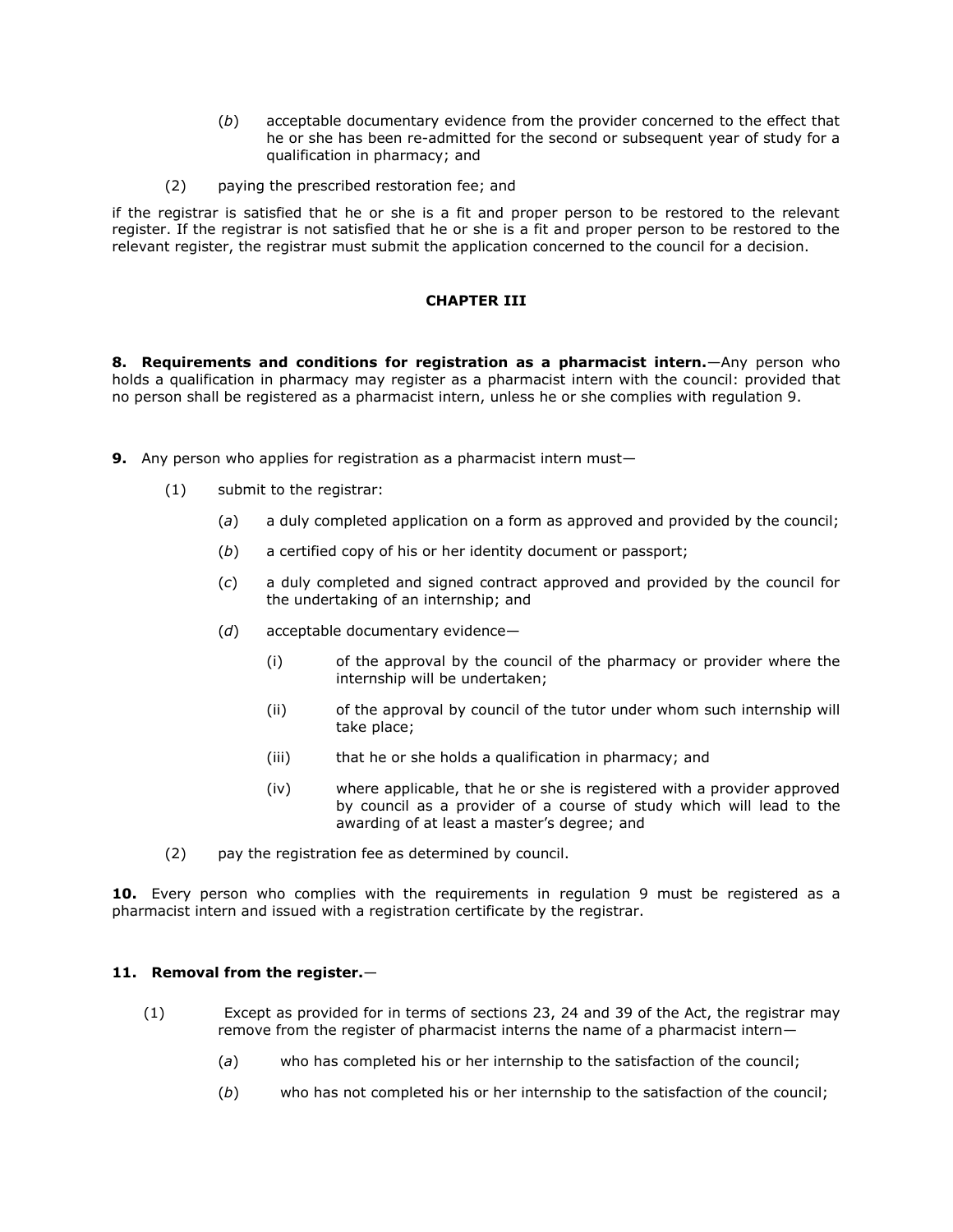- (*c*) who has discontinued his or her internship with the consent of the council;
- (*d*) who no longer complies with the requirements and conditions for registration as a pharmacist intern; or
- (*e*) who is deceased.
- (2) A person in respect of whose entry a removal as contemplated in [sub-regulations](http://www.mylexisnexis.co.za/nxt/gateway.dll/jilc/kilc/xjsg/zmsg/cnsg/6ok2a/lsk2a/wsk2a?f=templates$fn=document-frame.htm$3.0$q=$x=$nc=1750#3f8)  [\(1\)](http://www.mylexisnexis.co.za/nxt/gateway.dll/jilc/kilc/xjsg/zmsg/cnsg/6ok2a/lsk2a/wsk2a?f=templates$fn=document-frame.htm$3.0$q=$x=$nc=1750#3f8) (*a*) to [\(](http://www.mylexisnexis.co.za/nxt/gateway.dll/jilc/kilc/xjsg/zmsg/cnsg/6ok2a/lsk2a/wsk2a?f=templates$fn=document-frame.htm$3.0$q=$x=$nc=1750#3fb)*d*) has been made, must be notified thereof and any certificate issued in respect of the registration in question shall be deemed to be cancelled as from the date on which notice has so been given.

12. Restoration to the register.—A pharmacist intern whose name was removed from the register in terms of [regulation 11](http://www.mylexisnexis.co.za/nxt/gateway.dll/jilc/kilc/xjsg/zmsg/cnsg/6ok2a/lsk2a/wsk2a#3f6) may if applicable, have his or her name restored to the register by-

- (1) submitting to the registrar—
	- (*a*) a duly completed application for restoration of his or her name to the register on a form as approved and provided by the council;
	- (*b*) acceptable documentary evidence that he or she complies with the conditions under which he or she may be registered as a pharmacist intern; and:
	- (*c*) acceptable documentary evidence from a tutor to the effect that he or she has resumed his or her internship; and
- (2) paying the prescribed restoration fee; and

if the registrar is satisfied that he or she is a fit and proper person to be restored to the relevant register. If the registrar is not satisfied that he or she is a fit and proper person to be restored to the relevant register, the registrar must submit the application concerned to the council for a decision.

### **CHAPTER IV**

**13. Requirements and conditions for registration as a pharmacist.**—Any person who holds a qualification in pharmacy—

- (1) obtained in the Republic may apply to the registrar for registration as a pharmacist: provided that he or she shall not be so registered unless he or she complies with the provisions of [regulation 14;](http://www.mylexisnexis.co.za/nxt/gateway.dll/jilc/kilc/xjsg/zmsg/cnsg/6ok2a/lsk2a/zsk2a#3fn)
- (2) obtained outside the Republic may apply to the registrar for registration as a pharmacist: provided that he or she shall not be so registered unless he or she complies with the provisions of [regulation 17.](http://www.mylexisnexis.co.za/nxt/gateway.dll/jilc/kilc/xjsg/zmsg/cnsg/6ok2a/lsk2a/2sk2a#3g1)

**14. Applicants with a qualification in pharmacy obtained in the Republic.**—Any person with a qualification in pharmacy obtained in the Republic and who applies for registration as a pharmacist must—

- (1) submit to the registrar:
	- (*a*) a duly completed application on a form as approved and provided by council;
	- (*b*) a certified copy of his or her identity document or passport;
	- (*c*) acceptable documentary evidence that—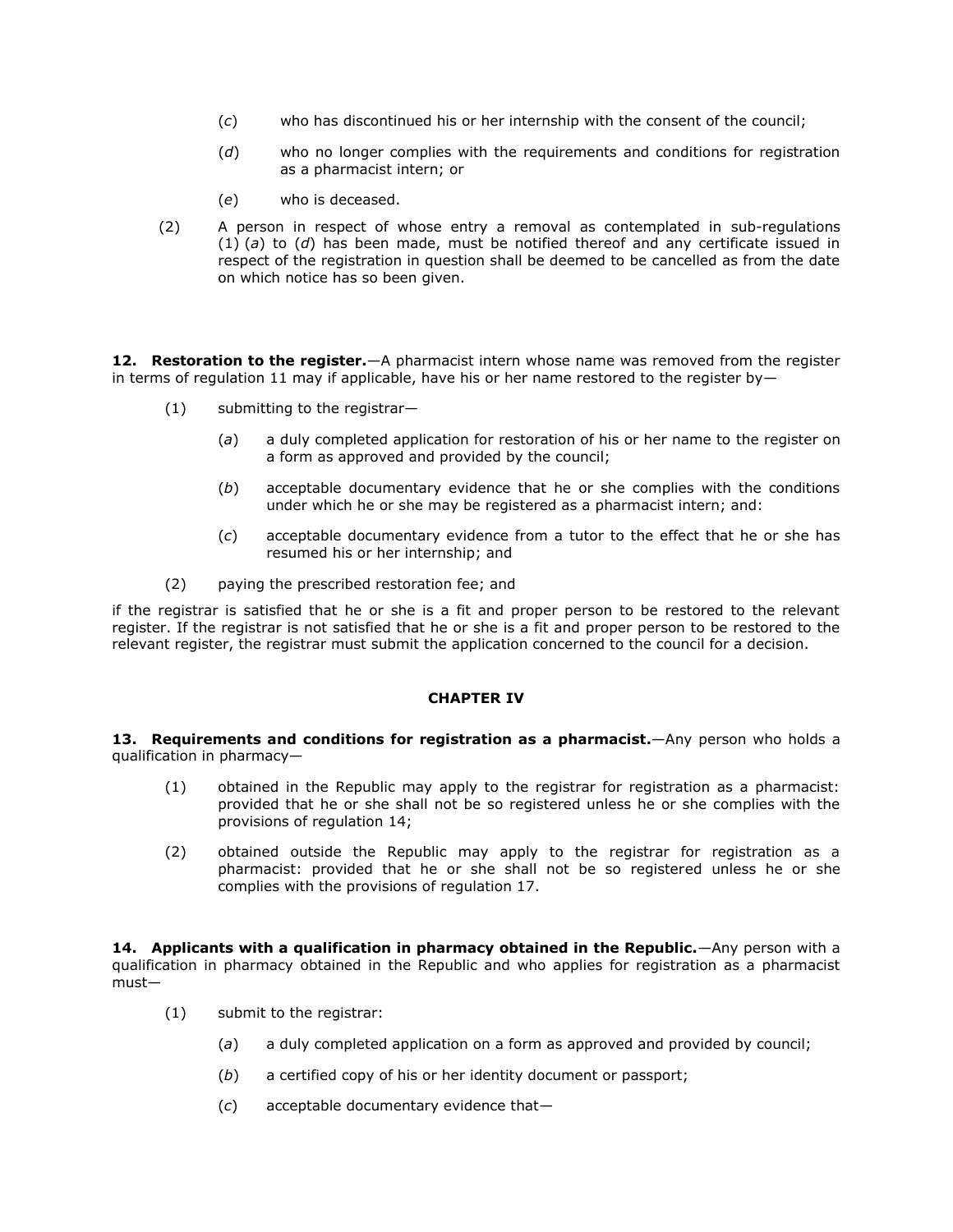- (i) he or she holds a qualification in pharmacy;
- (ii) completed his or her internship: provided that the council may exempt him or her partially or in full from this requirement on submission of documentary evidence to the satisfaction of council that he or she has undertaken practical training as part of his or her undergraduate studies under the supervision of a provider of a qualification in pharmacy; and
- $(iii)$  he or she has passed an examination(s) or other evaluation as approved by council, if applicable; and
- (*d*) acceptable documentary evidence of the name of the public health facility or complex of health facilities where he or she has been placed to perform pharmaceutical community service and the date on which he or she will assume duty at such facility; and
- (2) pay the registration fee as determined by the council.

**15.** Every person who complies with the requirements in [regulation 14](http://www.mylexisnexis.co.za/nxt/gateway.dll/jilc/kilc/xjsg/zmsg/cnsg/6ok2a/lsk2a/zsk2a#3fn) must be registered as a pharmacist and issued with a registration certificate by the registrar: provided that any person registered as a pharmacist in terms of this regulation shall only be entitled to practise as such—

- (1) for purposes of performing pharmaceutical community service; and
- (2) for a period not exceeding two years.

**16.** The council may revoke the conditions imposed in [regulation 15](http://www.mylexisnexis.co.za/nxt/gateway.dll/jilc/kilc/xjsg/zmsg/cnsg/6ok2a/lsk2a/0sk2a#3fx) upon the submission by the relevant health authority of a report to the council that such pharmacist has satisfactorily completed pharmaceutical community service in terms of the Act.

**17. Applicants with a qualification in pharmacy obtained outside the Republic.**—Any person with a qualification in pharmacy obtained outside the Republic and who applies for registration as a pharmacist must—

- (1) submit to the registrar:
	- (*a*) a duly completed application on a form as approved and provided by council;
	- (*b*) a certified copy of his or her identity document or passport;
	- (*c*) acceptable documentary evidence of—
		- (i) the qualification in pharmacy obtained outside the Republic which entitles him or her to practise as a pharmacist in the country in which the institution or examining body that awarded such qualification is situated;
		- (ii) the fact that he or she is registered as a pharmacist in the country in which the institution or examining body that awarded such qualification is situated;
		- (iii) the fact that he or she is a fit and proper person and in good standing as a pharmacist with the relevant registration authority;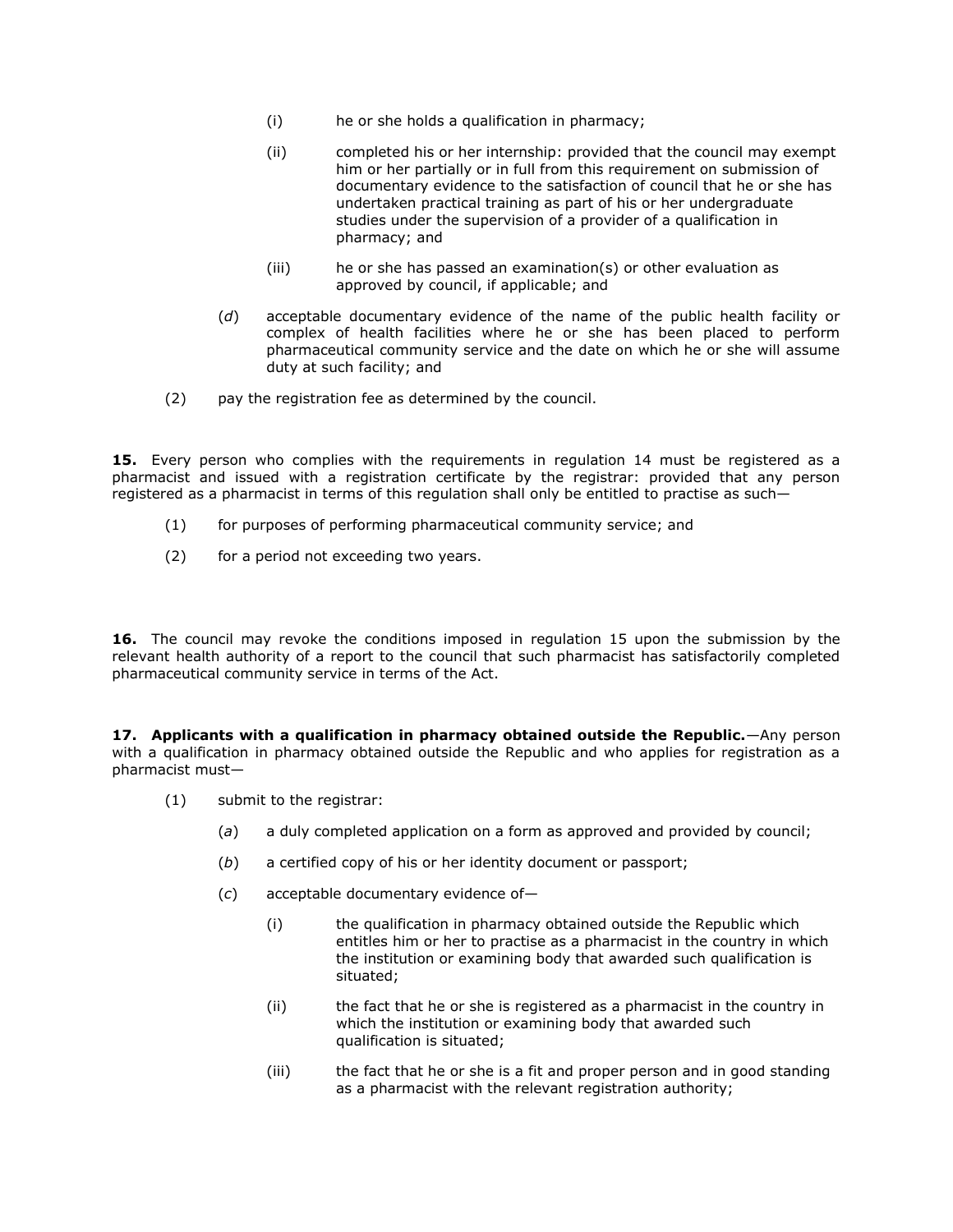- (iv) the practical training which he or she has undertaken and completed, if any; and
- $(v)$  the fact that he or she has passed an examination(s) or other evaluation as approved by council, if applicable; and
- (2) pay the registration fee as determined by the council.

**18.** The registrar must submit an application that complies with the requirements of [regulation 17](http://www.mylexisnexis.co.za/nxt/gateway.dll/jilc/kilc/xjsg/zmsg/cnsg/6ok2a/lsk2a/2sk2a#3g1) to the council for evaluation, and the council may—

- (1) register the applicant as a pharmacist's assistant in the category pharmacist's assistant (post basic) under such conditions as the council may determine from time to time; or
- (2) register the applicant as a pharmacist intern until he or she has completed practical training to the satisfaction of the council; or
- (3) register the applicant as a pharmacist if he or she submits prior to such registration acceptable documentary evidence to the registrar of the name of the public health facility or complex of health facilities where he or she has been placed to perform pharmaceutical community service and the date on which he or she will assume duty at such facility: provided that any person registered as a pharmacist in terms of this regulation shall only be entitled to practise as such—
	- (*a*) for purposes of performing pharmaceutical community service;
	- (*b*) for a period not exceeding two years; and
	- (*c*) subject to such further restrictions in respect of his or her professional activities as the council may determine.

**19.** Every person registered in terms of [regulation 18](http://www.mylexisnexis.co.za/nxt/gateway.dll/jilc/kilc/xjsg/zmsg/cnsg/6ok2a/lsk2a/3sk2a#3gc) must be issued with a registration certificate by the registrar.

**20.** The council may—

- (1) revoke the conditions imposed in [sub-regulations 18](http://www.mylexisnexis.co.za/nxt/gateway.dll/jilc/kilc/xjsg/zmsg/cnsg/6ok2a/lsk2a/3sk2a#3gg) (3) (*a*) and [\(](http://www.mylexisnexis.co.za/nxt/gateway.dll/jilc/kilc/xjsg/zmsg/cnsg/6ok2a/lsk2a/3sk2a#3gh)*b*) upon the submission by the relevant health authority of a report to the council that such pharmacist has satisfactorily completed pharmaceutical community service in terms of the Act; and
- (2) prior to revoking the restrictions in [sub-regulation 18](http://www.mylexisnexis.co.za/nxt/gateway.dll/jilc/kilc/xjsg/zmsg/cnsg/6ok2a/lsk2a/3sk2a#3gi) (3) (*c*) require that the applicant passes an examination(s) or other evaluation(s) as determined by the council.

# **21. Removal from the register.**—

- (1) Except as provided for in terms of [sections 23,](http://www.mylexisnexis.co.za/nxt/gateway.dll/jilc/kilc/xjsg/zmsg/0msg/s24h#0) [24](http://www.mylexisnexis.co.za/nxt/gateway.dll/jilc/kilc/xjsg/zmsg/0msg/u24h#0) and [39](http://www.mylexisnexis.co.za/nxt/gateway.dll/jilc/kilc/xjsg/zmsg/0msg/s34h#0) of the Act, the registrar may remove from the register of pharmacists the name of a pharmacist—
- (*a*) who no longer complies with the requirements and conditions for registration as a pharmacist; or
- (*b*) who is deceased.
- (2) A person in respect of whose entry a removal as contemplated in [sub-regulation \(1\)](http://www.mylexisnexis.co.za/nxt/gateway.dll/jilc/kilc/xjsg/zmsg/cnsg/6ok2a/lsk2a/6sk2a?f=templates$fn=document-frame.htm$3.0$q=$x=$nc=3667#3gp) (*a*) has been made, must be notified thereof and any certificate issued in respect of the registration in question shall be deemed to be cancelled as from the date on which notice has so been given.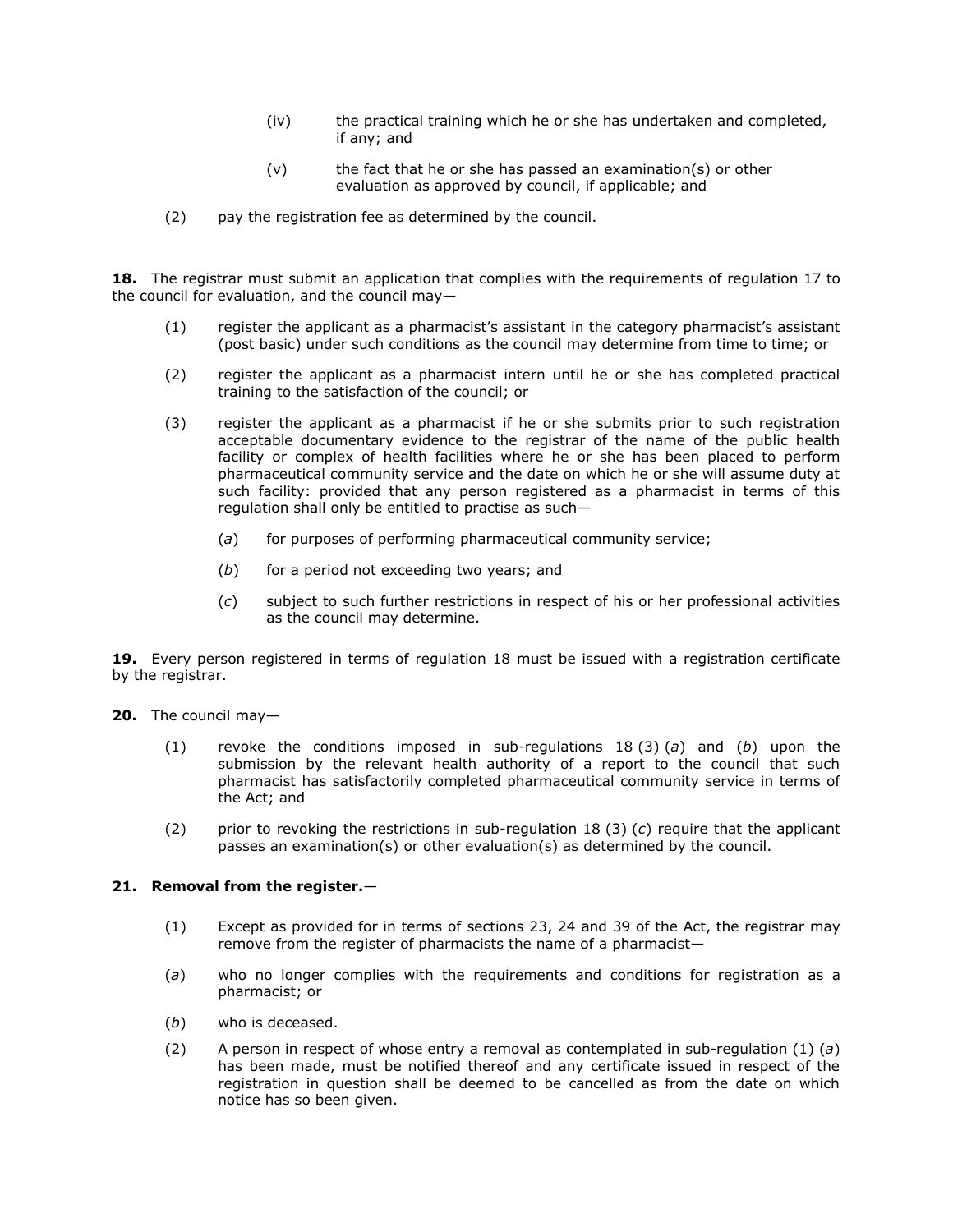**22. Restoration to the register.**—A pharmacist whose name was removed from the register in terms of regulation 21 may, if applicable, have his or her name restored to the register by—

- (1) submitting to the registrar:
	- (*a*) a duly completed application for restoration of his or her name to the register on a form as approved and provided by the council;
	- (*b*) acceptable documentary evidence that he or she complies with the conditions under which he or she was registered as a pharmacist; and
- (2) paying the prescribed restoration fee; and

if the registrar is satisfied that he or she is a fit and proper person to be restored to the relevant register. If the registrar is not satisfied that he or she is a fit and proper person to be restored to the relevant register, the registrar must submit the application concerned to the council for a decision.

# **CHAPTER V**

**23. Requirements and conditions for registration as a specialist pharmacist.**—A pharmacist who applies for registration as a specialist pharmacist must—

- (1) submit to the registrar:
	- (*a*) a duly completed application on a form approved and provided by council;
	- (*b*) a certified copy of his or her identity document or passport;
	- (*c*) acceptable documentary evidence that he or she has obtained a speciality or has complied with the requirements for registration in terms of the Act; and
- (2) submit acceptable documentary evidence to the registrar that he or she has obtained practical experience published in rules made by council in the field of pharmacy for which registration as a specialist pharmacist is being applied for;
- (3) give notice to the registrar of the speciality in which he or she intends to practise; and
- (4) pay the registration fee as determined by the council.

**24.** A pharmacist who complies with the requirements of [regulation 23](http://www.mylexisnexis.co.za/nxt/gateway.dll/jilc/kilc/xjsg/zmsg/cnsg/6ok2a/lsk2a/8sk2a#3gx) must be registered as a specialist pharmacist and be issued with a registration certificate by the registrar, indicating his or her speciality.

# **25. Removal from the register.**—

- (1) Except as provided for in terms of [sections 23,](http://www.mylexisnexis.co.za/nxt/gateway.dll/jilc/kilc/xjsg/zmsg/0msg/s24h#0) [24](http://www.mylexisnexis.co.za/nxt/gateway.dll/jilc/kilc/xjsg/zmsg/0msg/u24h#0) and [39](http://www.mylexisnexis.co.za/nxt/gateway.dll/jilc/kilc/xjsg/zmsg/0msg/s34h#0) of the Act, the registrar may remove from the register of specialist pharmacists the name of a specialist pharmacist who—
	- (*a*) no longer complies with the requirements and conditions for registration as a specialist pharmacist; or
	- (*b*) who is deceased.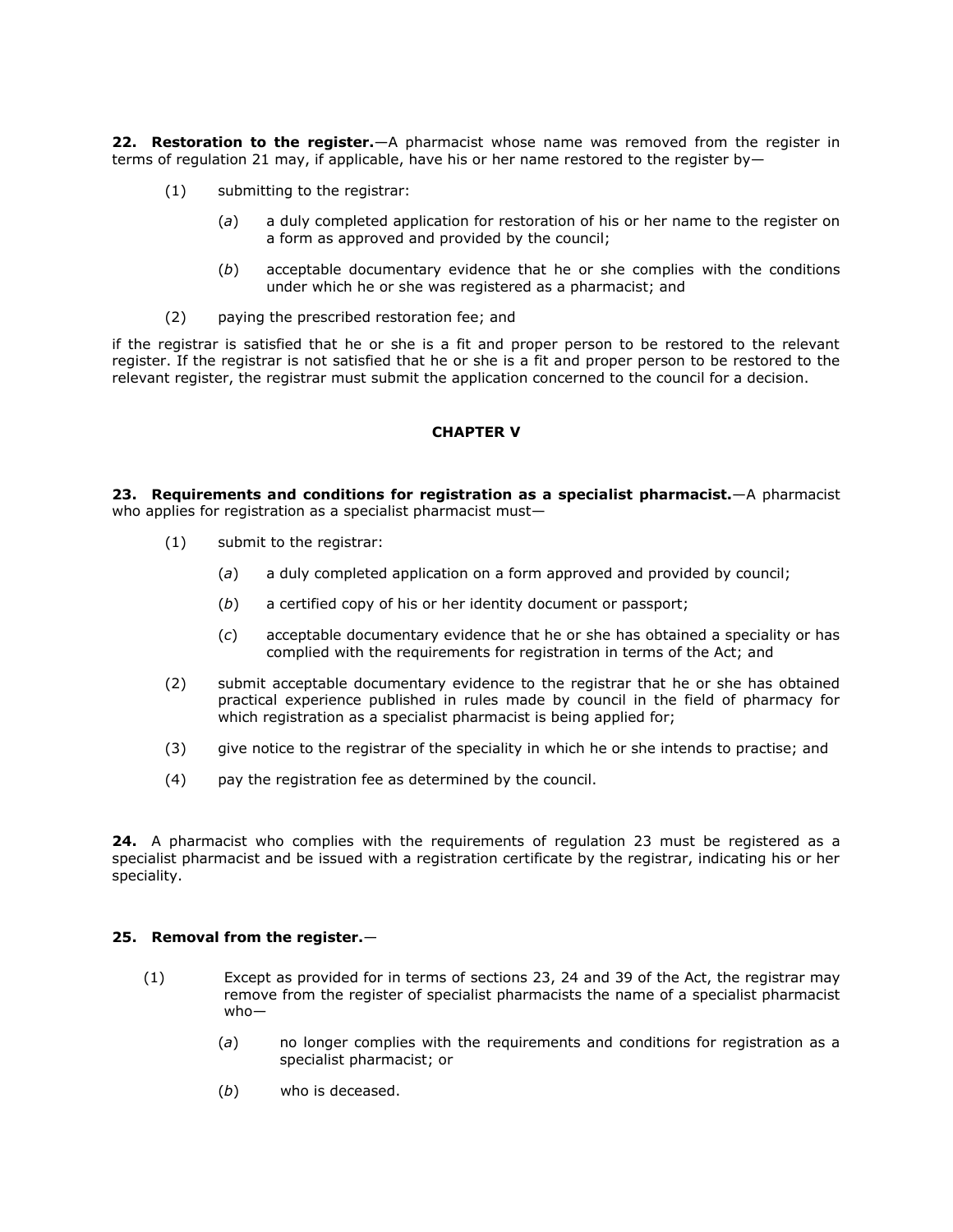(2) A person in respect of whose entry a removal as contemplated in [sub-regulation](http://www.mylexisnexis.co.za/nxt/gateway.dll/jilc/kilc/xjsg/zmsg/cnsg/6ok2a/lsk2a/atk2a?f=templates$fn=document-frame.htm$3.0$q=$x=$nc=3369#3h8)  [\(1\)](http://www.mylexisnexis.co.za/nxt/gateway.dll/jilc/kilc/xjsg/zmsg/cnsg/6ok2a/lsk2a/atk2a?f=templates$fn=document-frame.htm$3.0$q=$x=$nc=3369#3h8) (*a*) has been made, must be notified thereof and any certificate issued in respect of the registration in question shall be deemed to be cancelled as from the date on which notice has so been given.

**26. Restoration to the register.**—A specialist pharmacist whose name was removed from the register of specialist pharmacists in terms of [regulation 25](http://www.mylexisnexis.co.za/nxt/gateway.dll/jilc/kilc/xjsg/zmsg/cnsg/6ok2a/lsk2a/atk2a#3h6) may, if applicable, have his or her name restored to the register by—

- (1) submitting to the registrar:
	- (*a*) a duly completed application for restoration of his or her name to the register of specialist pharmacists on a form as approved and provided by the council; and
	- (*b*) acceptable documentary evidence that he or she complies with the conditions under which he or she may be registered as a specialist pharmacist; and
- (2) paying the prescribed restoration fee; and

if the registrar is satisfied that he or she is a fit and proper person to be restored to the relevant register. If the registrar is not satisfied that he or she is a fit and proper person to be restored to the relevant register, the registrar must submit the application concerned to council for a decision.

**27. Practising more than one speciality.—**A pharmacist may register more than one speciality: provided that he or she may only practise in one speciality.

# **CHAPTER VI**

**28. Requirements and conditions for registration as a pharmacist's assistant in the category pharmacists' assistant (learner basic) or pharmacists' assistant (learner postbasic).**—Any person registered for a learning programme with a provider of a certificate of qualification must register with the council at the commencement of such learning programme: provided that no person will be registered with council as a pharmacist's assistant in the category pharmacist's assistant (learner basic) or pharmacist's assistant (learner post-basic), as the case may be, unless he or she complies with the provisions of [regulation 29.](http://www.mylexisnexis.co.za/nxt/gateway.dll/jilc/kilc/xjsg/zmsg/cnsg/6ok2a/lsk2a/etk2a#3hi)

**29.** Any person who applies for registration as a pharmacist's assistant in the category pharmacist's assistant (learner basic) or pharmacist's assistant (learner post-basic), as the case may be, must—

- (1) submit to the registrar:
	- (*a*) a duly completed application on a form approved and provided by council;
	- (*b*) a certified copy of his or her identity document or passport;
	- (*c*) acceptable documentary evidence—
		- (i) from the provider concerned that he or she has been registered for a learning programme for a certificate of qualification in the category pharmacist's assistant (basic) or pharmacist's assistant (post-basic), as the case may be;
		- (ii) of the approval by council of the pharmacy where the in-service training of the pharmacist's assistant will be undertaken; and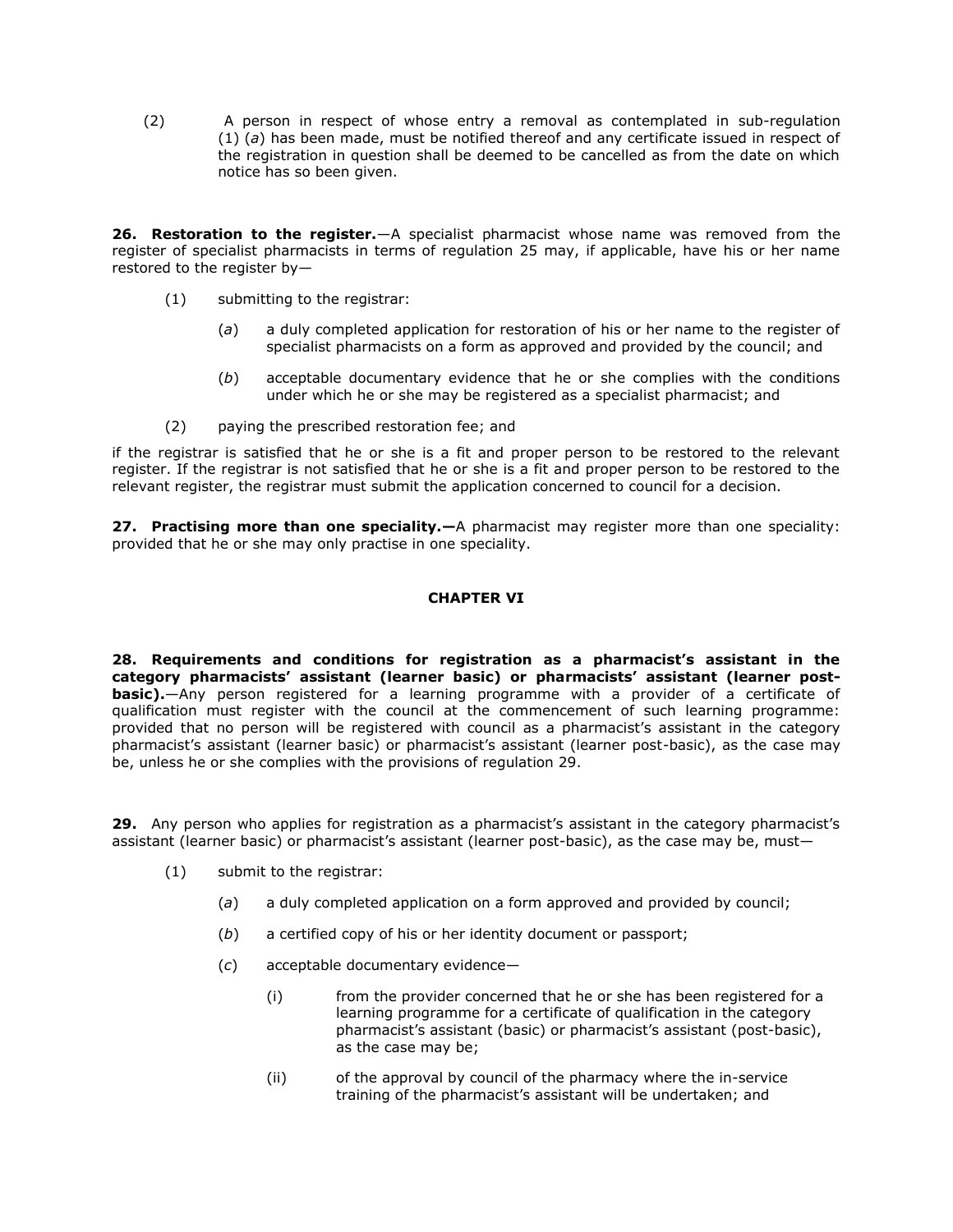- (iii) of the approval by council of the tutor under whom such training will take place; and
- (2) pay the registration fee as determined by the council.

**30.** Every person who complies with the requirements of [regulation 29](http://www.mylexisnexis.co.za/nxt/gateway.dll/jilc/kilc/xjsg/zmsg/cnsg/6ok2a/lsk2a/etk2a#3hi) must be registered in the category pharmacist's assistant (learner basic) or pharmacist's assistant (learner post-basic), as the case may be, and issued with a registration certificate by the registrar.

**31. Transitional arrangements.**—A pharmacist's assistant who is undertaking training in the Republic in terms of the Act, for purposes of registration as a pharmacist's assistant prior to the commencement of these regulations shall be deemed to be registered as a pharmacist's assistant in the category pharmacist's assistant (learner post-basic): provided that such pharmacist's assistant will have the choice of either:

- (1) completing such training; or
- (2) applying to a provider to be admitted to a learning programme for a certificate of qualification and informing the registrar in writing of such application.

# **32. Removal from the register.**—

- (1) Except as provided for in terms of [sections 23,](http://www.mylexisnexis.co.za/nxt/gateway.dll/jilc/kilc/xjsg/zmsg/0msg/s24h#0) [24](http://www.mylexisnexis.co.za/nxt/gateway.dll/jilc/kilc/xjsg/zmsg/0msg/u24h#0) and [39](http://www.mylexisnexis.co.za/nxt/gateway.dll/jilc/kilc/xjsg/zmsg/0msg/s34h#0) of the Act, the registrar may remove from the register of pharmacist's assistants (learner basic) or pharmacist's assistants (learner post-basic), as the case may be, the name of a pharmacist's assistant—
	- (*a*) who has complied with the requirements for a certificate of qualification as a pharmacist's assistant (basic) or pharmacist's assistant (post-basic) as the case may be;
	- (*b*) who no longer complies with the requirements and conditions for registration as a pharmacist's assistant (learner basic) or pharmacist's assistant (learner post-basic), as the case may be; or
	- (*c*) who is deceased.
- (2) A person in respect of whose entry a removal as contemplated in [sub-regulations](http://www.mylexisnexis.co.za/nxt/gateway.dll/jilc/kilc/xjsg/zmsg/cnsg/6ok2a/lsk2a/htk2a?f=templates$fn=document-frame.htm$3.0$q=$x=$nc=6509#3hx)  [\(1\)](http://www.mylexisnexis.co.za/nxt/gateway.dll/jilc/kilc/xjsg/zmsg/cnsg/6ok2a/lsk2a/htk2a?f=templates$fn=document-frame.htm$3.0$q=$x=$nc=6509#3hx) (*a*) and [\(](http://www.mylexisnexis.co.za/nxt/gateway.dll/jilc/kilc/xjsg/zmsg/cnsg/6ok2a/lsk2a/htk2a?f=templates$fn=document-frame.htm$3.0$q=$x=$nc=6509#3hy)*b*) has been made, must be notified thereof and any certificate issued in respect of the registration in question shall be deemed to be cancelled as from the date on which notice has so been given.

**33. Restoration to the register.**—A pharmacist's assistant (learner basic) or pharmacist's assistant (learner post-basic), as the case may be, whose name was removed from the register in terms of [regulations 32](http://www.mylexisnexis.co.za/nxt/gateway.dll/jilc/kilc/xjsg/zmsg/cnsg/6ok2a/lsk2a/htk2a#3hv) may, if applicable, have his or her name restored to the register by—

- (1) submitting to the registrar:
	- (*a*) a duly completed application for restoration of his or her name to the register on a form as approved and provided by the council; and
	- (*b*) acceptable documentary evidence from the provider concerned to the effect that he or she has been re-admitted to a learning programme for a certificate of qualification; and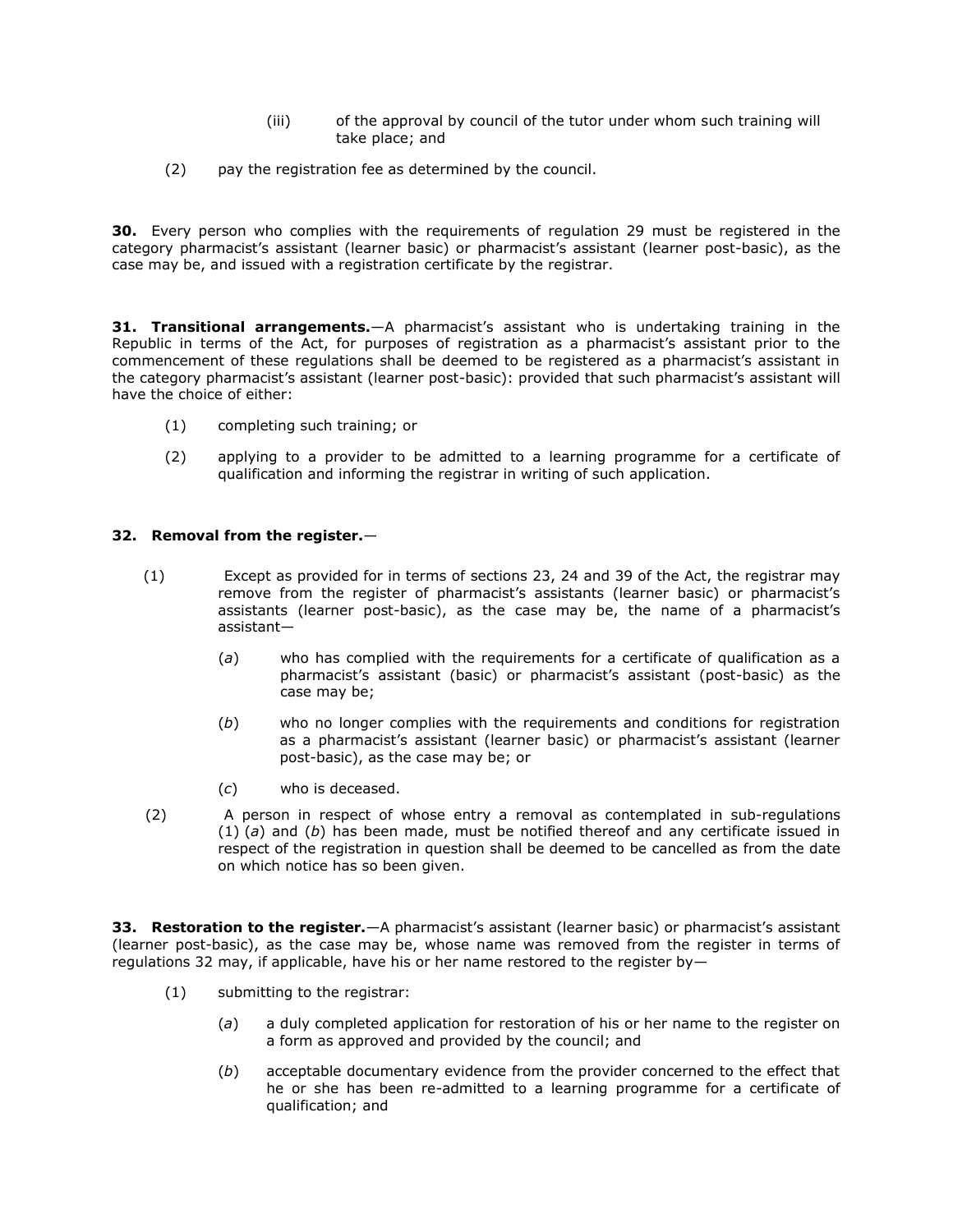(2) paying the prescribed restoration fee; and

if the registrar is satisfied that he or she is a fit and proper person to be restored to the relevant register. If the registrar is not satisfied that he or she is a fit and proper person to be restored to the relevant register, the registrar must submit the application concerned to the council for a decision.

### **CHAPTER VII**

**34. Requirements and conditions for registration as a pharmacist's assistant in the category pharmacist's assistant (basic) or pharmacist's assistant (post-basic).**—Any person who holds a certificate of qualification:

- (1) obtained in the Republic may apply to the registrar for registration as a pharmacist's assistant in the category pharmacist's assistant (basic) or pharmacist's assistant (post basic), as the case may be: provided that he or she shall not be so registered unless he or she complies with the provisions of [regulation 35;](http://www.mylexisnexis.co.za/nxt/gateway.dll/jilc/kilc/xjsg/zmsg/cnsg/6ok2a/lsk2a/ktk2a#3i9)
- (2) obtained outside the Republic may apply to the registrar for registration as a pharmacist's assistant in the category pharmacist's assistant (basic) or pharmacist's assistant (post-basic), as the case may be: provided that he or she shall not be so registered unless he or she complies with the provisions of [regulation 37.](http://www.mylexisnexis.co.za/nxt/gateway.dll/jilc/kilc/xjsg/zmsg/cnsg/6ok2a/lsk2a/mtk2a#3ih)

**35. Applicants with a certificate of qualification obtained in the Republic.**—Any person with a certificate of qualification obtained in the Republic and who applies for registration as a pharmacist's assistant in the category pharmacist's assistant (basic) or pharmacist's assistant (post-basic), as the case may be, must—

- (1) submit to the registrar:
	- (*a*) a duly completed application on a form approved and provided by council;
	- (*b*) a certified copy of his or her identity document or passport;
	- (*c*) acceptable documentary evidence that he or she holds a certificate of qualification that entitles him or her to be registered as a pharmacist's assistant in the category pharmacist's assistant (basic) or pharmacist's assistant (postbasic), as the case may be, and has completed the in-service training in terms of the Act;
	- (*d*) acceptable documentary evidence that he or she has passed an examination(s) or other evaluation(s) as determined by council, if applicable; and
- (2) pay the registration fee as determined by the council.

**36.** Every person who complies with the requirements of [regulation 35](http://www.mylexisnexis.co.za/nxt/gateway.dll/jilc/kilc/xjsg/zmsg/cnsg/6ok2a/lsk2a/ktk2a#3i9) must be registered as a pharmacist's assistant in the category pharmacist's assistant (basic) or pharmacist's assistant (postbasic), as the case may be, and issued with a registration certificate by the registrar.

**37. Applicants with a certificate of qualification obtained outside the Republic.**—Any person with a certificate of qualification obtained outside the Republic who applies for registration as a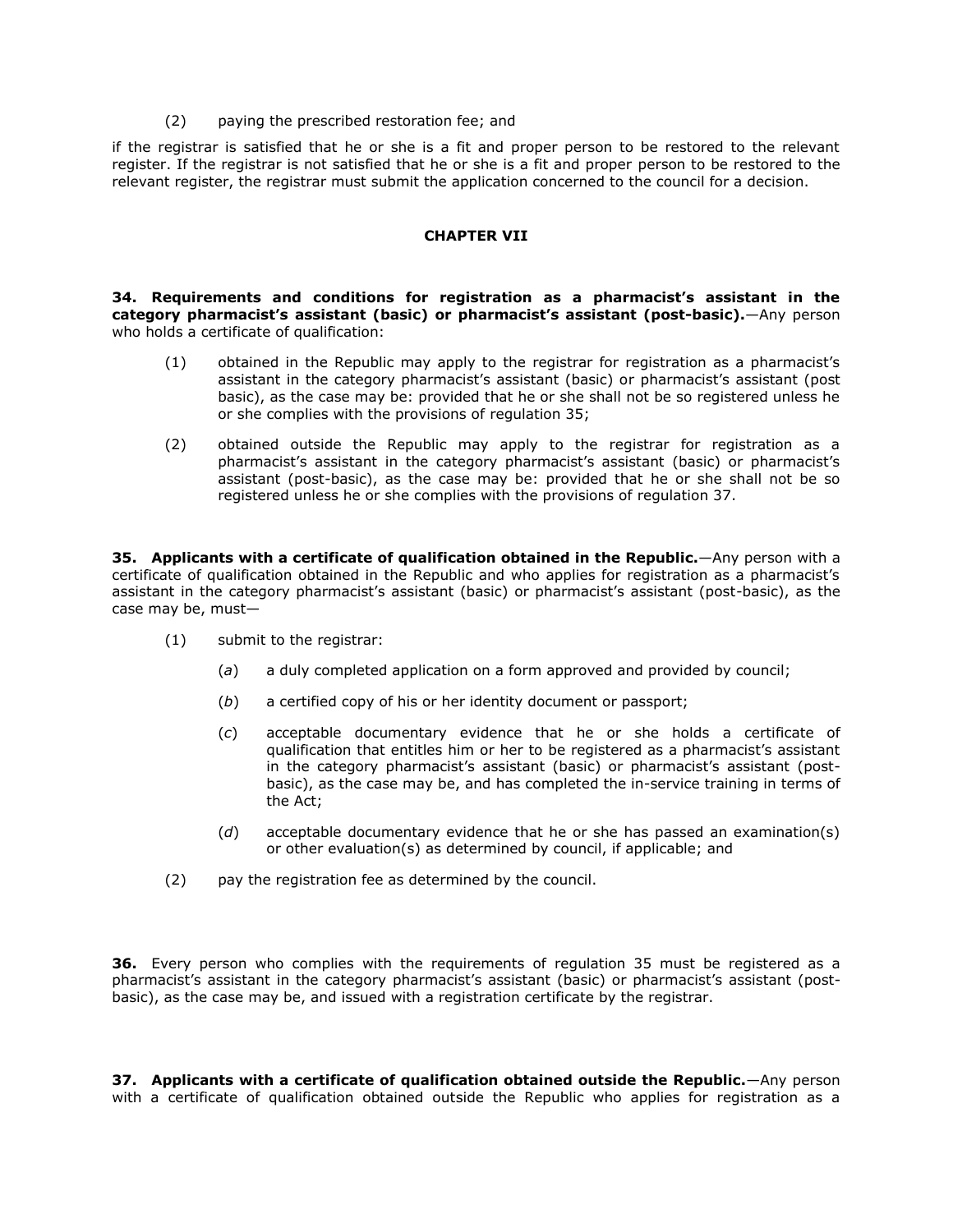pharmacist's assistant in the category pharmacist's assistant (basic level) or pharmacist's assistant (post-basic), as the case may be, must—

- (1) submit to the registrar:
	- (*a*) a duly completed application on a form as approved and provided by council;
	- (*b*) a certified copy of his or her identity document or passport;
	- (*c*) acceptable documentary evidence of-
		- (i) the certificate of qualification obtained outside the Republic which entitles him or her to practise as a pharmacist's assistant in the country in which the examining body that awarded such qualification is situated;
		- (ii) the fact that he or she is registered as a pharmacist's assistant in the country in which the examining body that awarded such qualification is situated;
		- (iii) the fact that he or she is a fit and proper person and in good standing as a pharmacist's assistant with the relevant registration authority; and
		- (iv) the in-service training which he or she has undertaken and completed, if any; and
- (2) pay the registration fee as determined by the council.

**38.** The registrar must submit an application that complies with the requirements of [regulation 37](http://www.mylexisnexis.co.za/nxt/gateway.dll/jilc/kilc/xjsg/zmsg/cnsg/6ok2a/lsk2a/mtk2a#3ih) to the council for evaluation, and the council may—

- (1) refuse to register the applicant as a pharmacist's assistant in the category pharmacist's assistant (basic level) or pharmacist's assistant (post basic);
- (2) register the applicant as a pharmacist's assistant in the category pharmacist's assistant (learner basic) or pharmacist's assistant (learner post-basic), as the case may be; or
- (3) register the applicant as a pharmacist's assistant in the category pharmacist's assistant (basic) or pharmacist's assistant (post basic), as the case may be,

Provided that prior to approving an application for registration in terms of [sub-regulations 38](http://www.mylexisnexis.co.za/nxt/gateway.dll/jilc/kilc/xjsg/zmsg/cnsg/6ok2a/lsk2a/ntk2a?f=templates$fn=document-frame.htm$3.0$q=$x=$nc=1525#3it) (2) or [\(3\),](http://www.mylexisnexis.co.za/nxt/gateway.dll/jilc/kilc/xjsg/zmsg/cnsg/6ok2a/lsk2a/ntk2a?f=templates$fn=document-frame.htm$3.0$q=$x=$nc=1525#3iu) the council may require that the applicant passes an examination(s) or other evaluation(s) determined by the council.

**39.** A person registered in terms of [regulation 38](http://www.mylexisnexis.co.za/nxt/gateway.dll/jilc/kilc/xjsg/zmsg/cnsg/6ok2a/lsk2a/ntk2a#3it) (2) must prior to registration as a pharmacist's assistant in the category pharmacist's assistant (basic) or pharmacist's assistant (post-basic), as the case may be, comply with the requirements relating to in-service training in terms of the Act.

**40.** Every person registered in terms of [regulation 38](http://www.mylexisnexis.co.za/nxt/gateway.dll/jilc/kilc/xjsg/zmsg/cnsg/6ok2a/lsk2a/ntk2a#3ir) must be issued with a registration certificate by the registrar.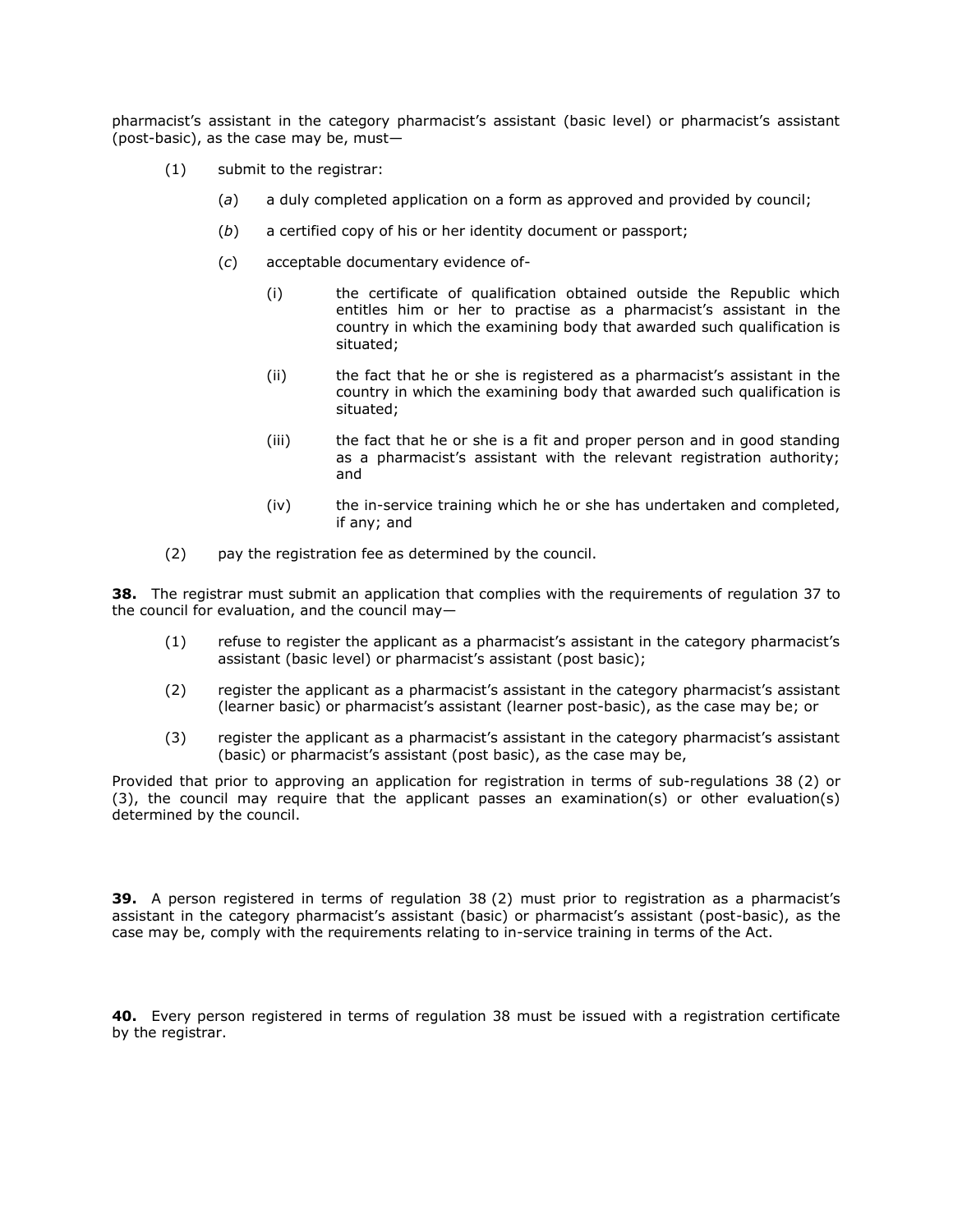### **41. Removal from the register.**—

- (1) Except as provided for in terms of [sections 23,](http://www.mylexisnexis.co.za/nxt/gateway.dll/jilc/kilc/xjsg/zmsg/0msg/s24h#0) [24](http://www.mylexisnexis.co.za/nxt/gateway.dll/jilc/kilc/xjsg/zmsg/0msg/u24h#0) and [39](http://www.mylexisnexis.co.za/nxt/gateway.dll/jilc/kilc/xjsg/zmsg/0msg/s34h#0) of the Act, the registrar may remove from the register of pharmacist's assistants (basic) or pharmacist's assistants (post-basic) the name of a pharmacist's assistant—
	- (*a*) who no longer complies with the requirements and conditions for registration as a pharmacist's assistant (basic) or a pharmacist's assistant (post-basic), as the case may be; or
	- (*b*) who is deceased.
	- (2) A person in respect of whose entry a removal as contemplated in [sub-regulation \(1\)](http://www.mylexisnexis.co.za/nxt/gateway.dll/jilc/kilc/xjsg/zmsg/cnsg/6ok2a/lsk2a/qtk2a?f=templates$fn=document-frame.htm$3.0$q=$x=$nc=6643#3iz) (*a*) has been made, must be notified thereof and any certificate issued in respect of the registration in question shall be deemed to be cancelled as from the date on which notice has so been given.

**42. Restoration to the register.**—A pharmacist's assistant (basic) or pharmacist's assistants (postbasic) whose name was removed from the register in terms of [regulation 41](http://www.mylexisnexis.co.za/nxt/gateway.dll/jilc/kilc/xjsg/zmsg/cnsg/6ok2a/lsk2a/qtk2a#3ix) may, if applicable, have his or her name restored to the register by—

- (1) submitting to the registrar:
	- (*a*) a duly completed application for restoration of his or her name to the register on a form as approved and provided by the council;
	- (*b*) acceptable documentary evidence that he or she complies with the conditions under which he or she may be registered as a pharmacist's assistants (basic) or pharmacist's assistant (post basic); and
- (2) paying the prescribed restoration fee; and

if the registrar is satisfied that he or she is a fit and proper person to be restored to the relevant register. If the registrar is not satisfied that he or she is a fit and proper person to be restored to the relevant register, the registrar must submit the application concerned to the council for a decision.

**43. Transitional arrangements.**—Any person registered as a pharmacist's assistant with the council at the commencement of these regulations and who is designated in such register as an unqualified assistant or qualified assistant shall be deemed to be registered as a pharmacist's assistant in the category pharmacist's assistant (post-basic) in the same category of pharmacy as registered previously, for purposes of the Act.

### **CHAPTER VIII**

**44. Requirements and conditions for the registration of additional qualifications or supplementary training.**—A person shall be entitled to register only the additional qualifications or supplementary training approved by the council and published in rules.

**45.** A person registered in terms of the Act who has obtained an additional qualification or supplementary training referred to in [regulation 44](http://www.mylexisnexis.co.za/nxt/gateway.dll/jilc/kilc/xjsg/zmsg/cnsg/6ok2a/lsk2a/ttk2a#3j8) and who wants to register such additional qualification or supplementary training with council must—

(1) submit to the registrar: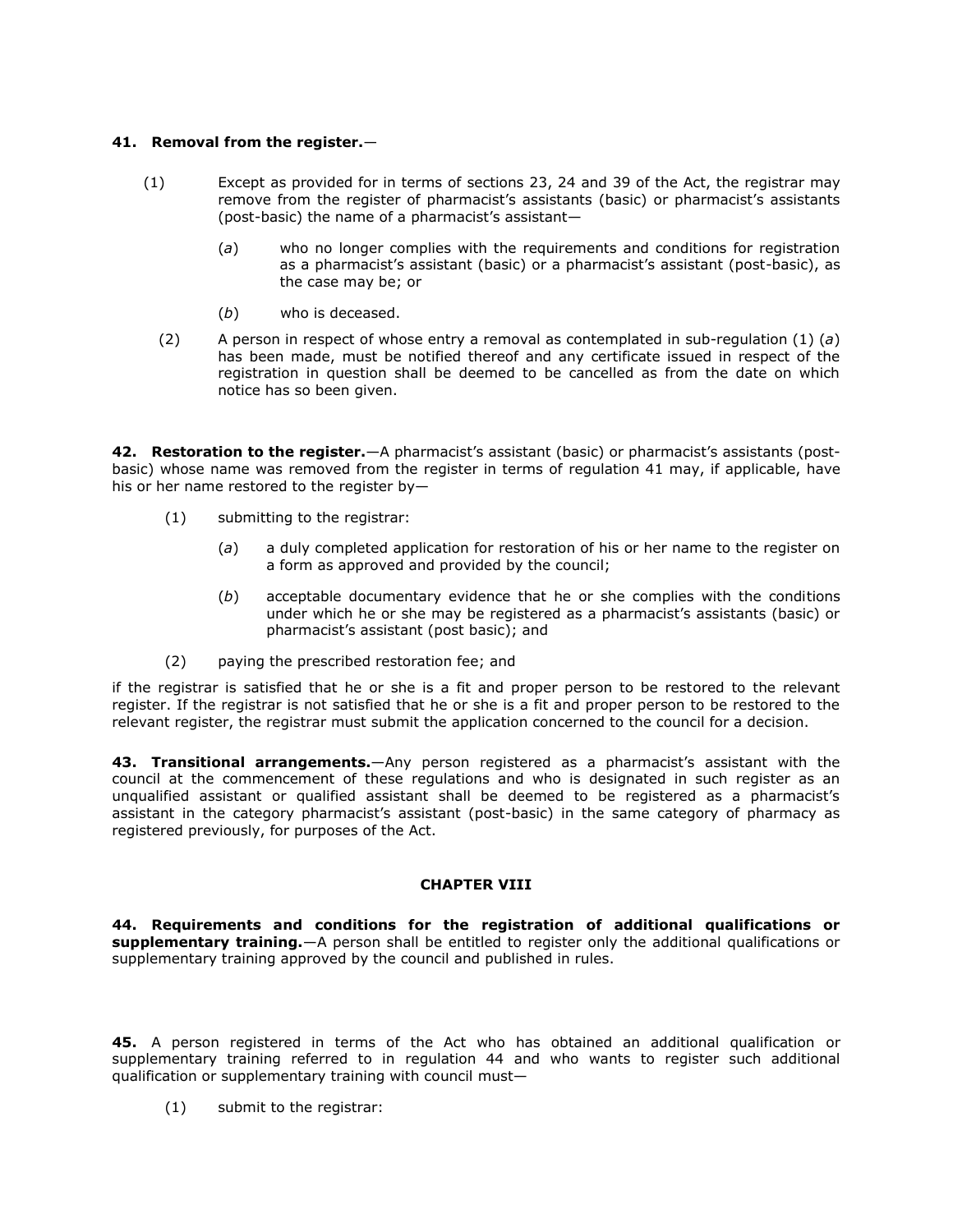- (*a*) a duly completed application on a form as approved and provided by the council; and
- (*b*) acceptable documentary evidence that he or she is entitled to register the additional qualification or supplementary training referred to in [regulation 44;](http://www.mylexisnexis.co.za/nxt/gateway.dll/jilc/kilc/xjsg/zmsg/cnsg/6ok2a/lsk2a/ttk2a#3j8) and
- (2) pay the registration fee as determined by council.

**46.** The additional qualification or supplementary training of every person who complies with the requirements of [regulation 45](http://www.mylexisnexis.co.za/nxt/gateway.dll/jilc/kilc/xjsg/zmsg/cnsg/6ok2a/lsk2a/utk2a#3j9) must be registered and such person be issued with a registration certificate by the registrar, indicating such additional qualification or supplementary training.

### **CHAPTER IX**

**47. Requirements and conditions for the registration of a company entitled to carry on the business of a pharmacist.**—A company duly registered in terms of the Companies Act, 1973, which wants to carry on the business of a pharmacist in terms of the Act, must—

- (1) appoint and designate a pharmacist as managing director of such company;
- (2) designate a natural person to act as nominee for such company: provided that such person:
	- (*a*) resides in the Republic;
	- (*b*) is a director of the company; and
	- (*c*) is a pharmacist and a shareholder in the case of a company who wants to carry on the business of a retail pharmacy; and
- (3) apply to the council, for the registration of the company, the nominee, and the managing director: provided that such company shall not be so registered unless it complies with the provisions of [regulation 48.](http://www.mylexisnexis.co.za/nxt/gateway.dll/jilc/kilc/xjsg/zmsg/cnsg/6ok2a/lsk2a/xtk2a#3jm)
- **48.** A company that complies with the requirements of [regulation 47](http://www.mylexisnexis.co.za/nxt/gateway.dll/jilc/kilc/xjsg/zmsg/cnsg/6ok2a/lsk2a/wtk2a#3jf) must—
	- (1) submit to the registrar:
		- (*a*) a duly completed application on a form approved and provided by the council for the registration of:
			- (i) the company as a company entitled to carry on the business of a pharmacist;
			- (ii) the managing director; and
			- (iii) the nominee; and
		- (*b*) a certified copy of its certificate of incorporation, memorandum and articles of association in terms of the Companies Act, 1973, which complies with [regulation](http://www.mylexisnexis.co.za/nxt/gateway.dll/jilc/kilc/xjsg/zmsg/cnsg/6ok2a/lsk2a/ytk2a#3jy)  [49,](http://www.mylexisnexis.co.za/nxt/gateway.dll/jilc/kilc/xjsg/zmsg/cnsg/6ok2a/lsk2a/ytk2a#3jy) if applicable;
		- (*c*) the latest CM22 and CM29 forms submitted to the Registrar of Companies, an acknowledgement of receipt thereof by the Registrar of Companies and an extract from the register of members kept in terms of section 105 of the Companies Act, 1973;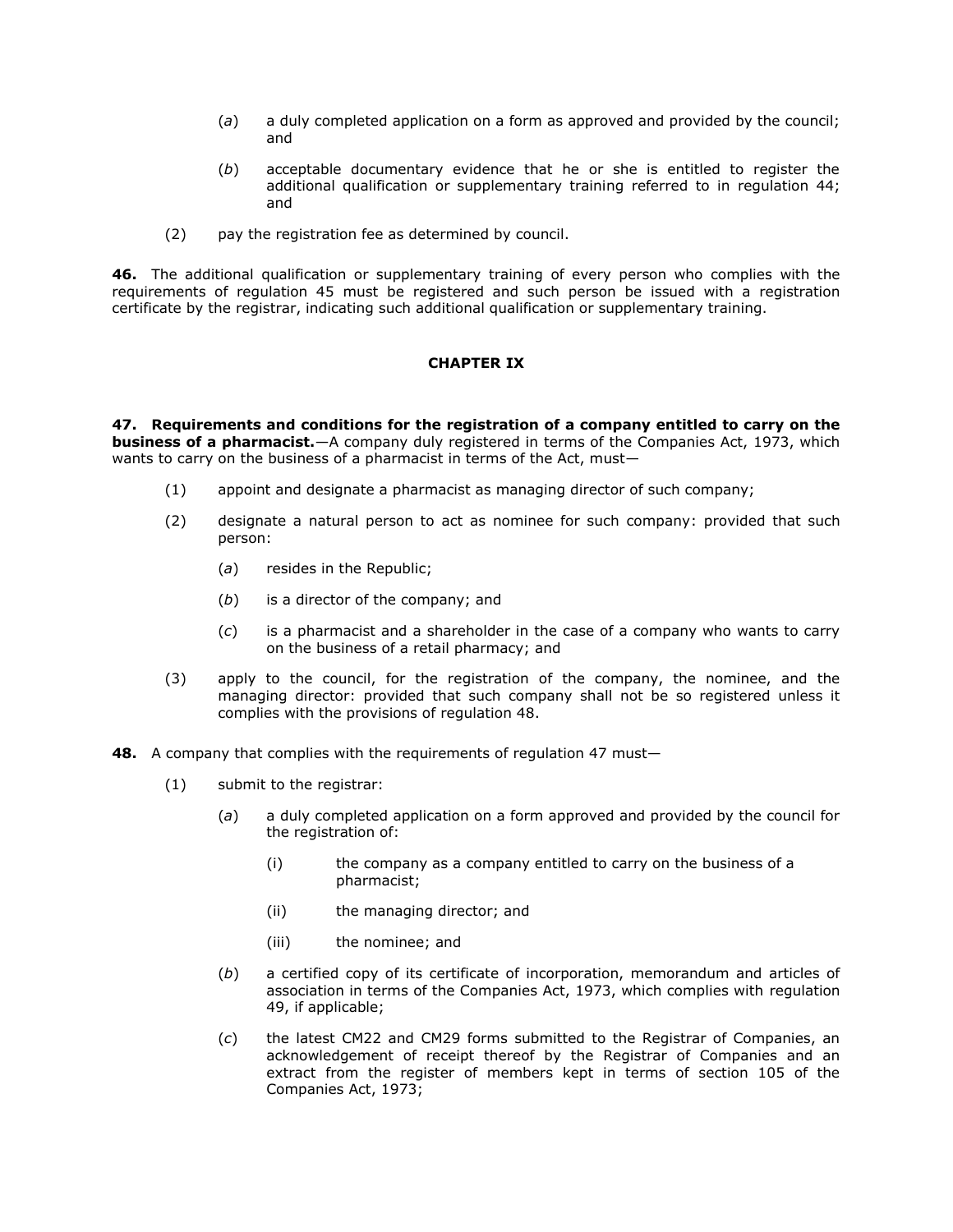- (*d*) an undertaking in writing that the company will comply with good pharmacy practice as published by council in rules;
- (*e*) the name of the category of pharmacy in which the company wishes to carry on the business of a pharmacist; and
- ( *f* ) such other information as may be required by the registrar; and
- (2) pay the registration fees as determined by the council.

**49.** An applicant in terms of [regulation 48,](http://www.mylexisnexis.co.za/nxt/gateway.dll/jilc/kilc/xjsg/zmsg/cnsg/6ok2a/lsk2a/xtk2a#3jm) who wishes to carry on the business of a retail pharmacy or at any time after its registration carries on the business of a retail pharmacy, must include a clause in its Articles of Association which prohibits the alienation or disposal or transfer of its shares or any direct or indirect beneficial interest in such company to any person not entitled to conduct a retail pharmacy or derive a direct or indirect financial benefit from conducting such pharmacy business.

**50.** Every company that complies with the requirements of these regulations and the provisions of [sections 22](http://www.mylexisnexis.co.za/nxt/gateway.dll/jilc/kilc/xjsg/zmsg/0msg/m24h#0) and [22A](http://www.mylexisnexis.co.za/nxt/gateway.dll/jilc/kilc/xjsg/zmsg/0msg/o24h#0) of the Act must be registered as a company entitled to carry on the business of a pharmacist and issued with a registration certificate by the registrar, indicating the category of pharmacy in which it may carry on the business of a pharmacist.

**51.** A shareholder of a company registered in terms of the Act who carries on the business of a retail pharmacy must not in any manner whatsoever, dispose of his, her or its shares or the direct or indirect beneficial interest therein in contravention of the provisions of the Act or the clause contemplated in [regulation 49.](http://www.mylexisnexis.co.za/nxt/gateway.dll/jilc/kilc/xjsg/zmsg/cnsg/6ok2a/lsk2a/ytk2a#3jy)

**52. Removal from the register.**—Except as provided for in [sections 23,](http://www.mylexisnexis.co.za/nxt/gateway.dll/jilc/kilc/xjsg/zmsg/0msg/s24h#0) [24](http://www.mylexisnexis.co.za/nxt/gateway.dll/jilc/kilc/xjsg/zmsg/0msg/u24h#0) and [39](http://www.mylexisnexis.co.za/nxt/gateway.dll/jilc/kilc/xjsg/zmsg/0msg/s34h#0) of the Act, the council may direct the registrar to remove from the register of companies entitled to carry on the business of a pharmacist or the register of pharmacy owners, if applicable, the name of a company—

- (1) which does not comply with any of the provisions of [sections 22](http://www.mylexisnexis.co.za/nxt/gateway.dll/jilc/kilc/xjsg/zmsg/0msg/m24h#0) or [22A](http://www.mylexisnexis.co.za/nxt/gateway.dll/jilc/kilc/xjsg/zmsg/0msg/o24h#0) of the Act;
- (2) which contravenes the provisions of [regulations 49](http://www.mylexisnexis.co.za/nxt/gateway.dll/jilc/kilc/xjsg/zmsg/cnsg/6ok2a/lsk2a/ytk2a#3jy) and [51;](http://www.mylexisnexis.co.za/nxt/gateway.dll/jilc/kilc/xjsg/zmsg/cnsg/6ok2a/lsk2a/0tk2a#3k0)
- (3) if the managing director fails to accept responsibility for the duties of the managing director as prescribed in [regulation 25](http://www.mylexisnexis.co.za/nxt/gateway.dll/jilc/kilc/xjsg/zmsg/cnsg/6ok2a/lsk2a/atk2a#3h6) of the Regulations Relating to the Practice of Pharmacy;
- (4) if the company fails to comply with good pharmacy practice as published by council in rules; or
- (5) if after an inquiry held in terms of the Act, the council finds that any director, shareholder, the managing director or the nominee of such company, as the case may be, has contravened any provision of the Act,

if, after the company has been given notice in the manner prescribed in [regulation 103](http://www.mylexisnexis.co.za/nxt/gateway.dll/jilc/kilc/xjsg/zmsg/cnsg/6ok2a/lsk2a/gvk2a#3ny) of the intention to remove the name of the company from the relevant register and to close such pharmacy business, if applicable, and which has been afforded an opportunity to furnish the council with written reasons within 14 days after the date upon which the notice is deemed to have been received in terms of [sub](http://www.mylexisnexis.co.za/nxt/gateway.dll/jilc/kilc/xjsg/zmsg/cnsg/6ok2a/lsk2a/fvk2a#3nt)[regulation 102](http://www.mylexisnexis.co.za/nxt/gateway.dll/jilc/kilc/xjsg/zmsg/cnsg/6ok2a/lsk2a/fvk2a#3nt) (2) fails to furnish acceptable reasons why its name should not be removed from the relevant register.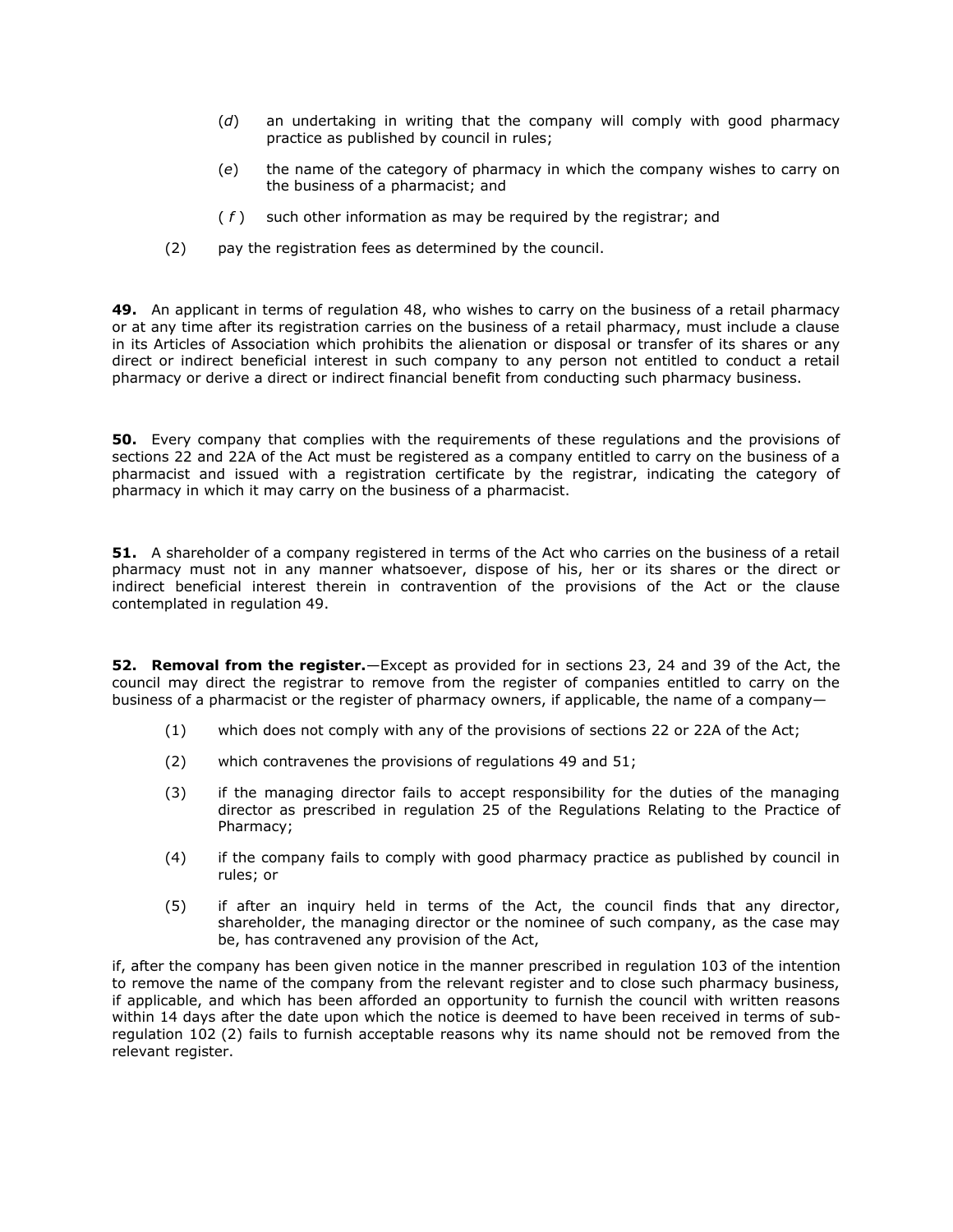**53.** Any company in respect of whose entry a removal as contemplated in regulation 52 has been made must be notified thereof and any certificate issued in respect of the regi[stration in ques](http://www.mylexisnexis.co.za/nxt/gateway.dll/jilc/kilc/xjsg/zmsg/cnsg/6ok2a/lsk2a/1tk2a#3k1)tion shall be deemed to be cancelled from the date on which notice has so been given.

**54.** The company, as from the date on which notice of cancellation or withdrawal is deemed to have been received is not entitled to carry on the business of a pharmacist or allow any services or acts pertaining to the scope of practice of a pharmacist to be performed in its business, if applicable.

**55. Restoration to the register.**—Any company whose registration certificate has been cancelled or withdrawn and whose name has been removed from the register(s) in terms of [regulation 52](http://www.mylexisnexis.co.za/nxt/gateway.dll/jilc/kilc/xjsg/zmsg/cnsg/6ok2a/lsk2a/1tk2a#3k1) may be restored to the register by—

- (1) submitting to the registrar:
	- (*a*) a duly completed application for restoration of its name on a form as approved and provided by council; and
	- (*b*) acceptable documentary evidence that it again complies with the conditions for registration in terms of these regulations; and
- (2) paying the prescribed restoration fee; and
- (3) furnishing proof to the registrar that the director(s), shareholder(s), managing director or nominee, as the case may be, are fit and proper person(s) to own or carry on the business of a pharmacist: provided that if the registrar is not satisfied that the company should be restored to the relevant register, the registrar must submit the application to the council for a decision.

**56.** In the event of a company registered in terms of the Act carrying on the business of a pharmacist at any time whilst so registered without a managing director, then the nominee or failing him or her, then the person who signed the application form in [sub-regulation 48](http://www.mylexisnexis.co.za/nxt/gateway.dll/jilc/kilc/xjsg/zmsg/cnsg/6ok2a/lsk2a/xtk2a#3jo) (1) (*a*), shall be accountable to council for any act performed by or on behalf of the company in question, including any omission to perform any act required to be performed by or on behalf of the company, which may involve disciplinary action by the council.

# **CHAPTER X**

**57. Requirements and conditions for the registration of a close corporation entitled to carry on the business of a pharmacist.**—A close corporation duly registered in terms of the Close Corporations Act, 1984, who wants to carry on the business of a pharmacist in terms of the Act, must—

- (1) appoint and designate a pharmacist as manager of such close corporation;
- (2) designate a natural person to act as nominee for such close corporation: provided that such person:
	- (*a*) resides in the Republic;
	- (*b*) is a member of the close corporation; and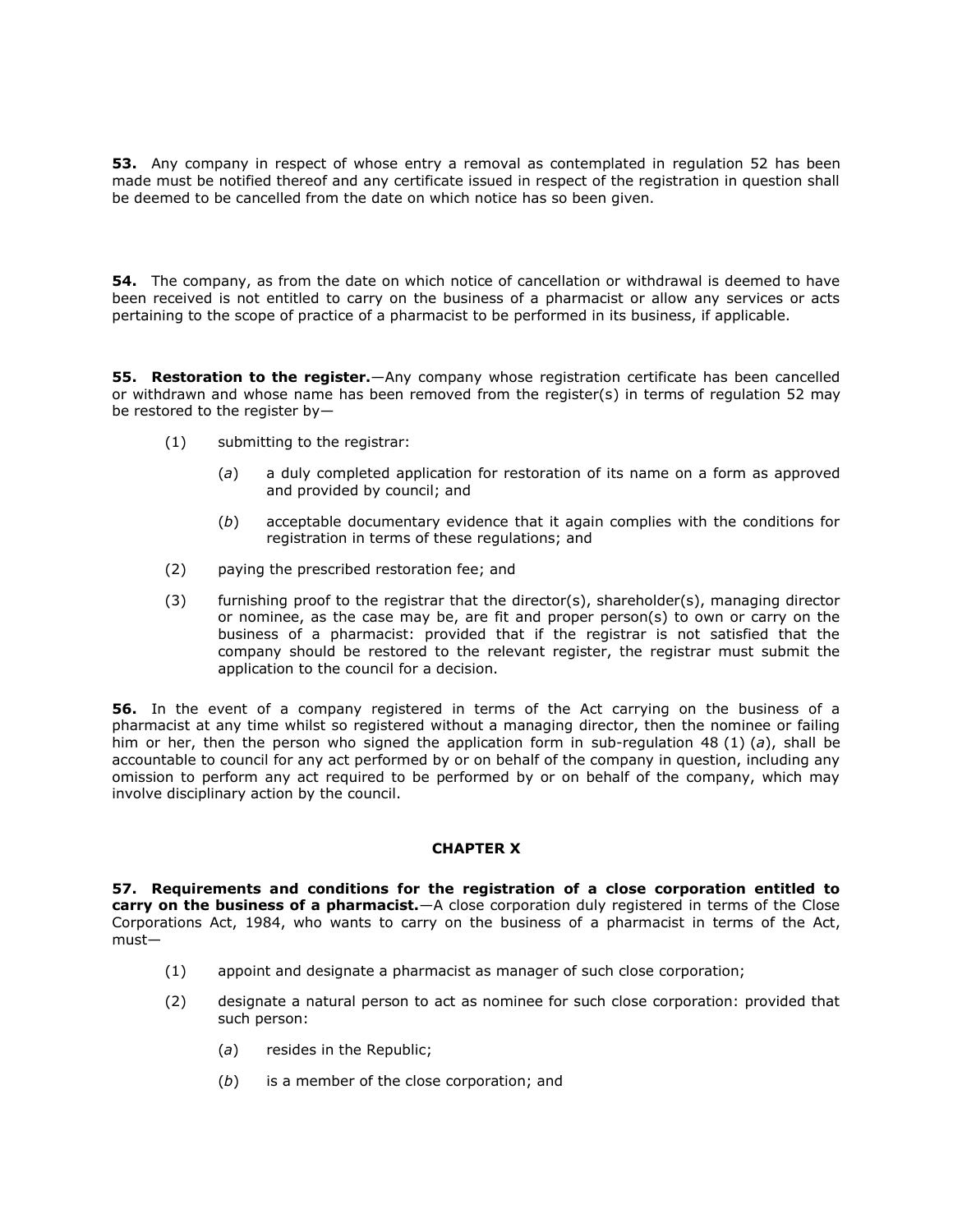- (*c*) is a pharmacist in the case of a close corporation who wants to carry on the business of a retail pharmacy; and
- (3) apply to council for the registration of the close corporation, the nominee and the manager: provided that such close corporation shall not be so registered unless it complies with the provisions of [regulation 58.](http://www.mylexisnexis.co.za/nxt/gateway.dll/jilc/kilc/xjsg/zmsg/cnsg/6ok2a/lsk2a/7tk2a#3kn)
- **58.** A close corporation that complies with the requirements of requlation 57 must-
	- (1) submit to the registrar:
		- (*a*) a duly completed application on a form approved and provided by the council for the registration of:
			- (i) the close corporation as a close corporation entitled to carry on the business of a pharmacist;
			- (ii) the manager; and
			- (iii) the nominee; and
		- (*b*) a certified copy of its founding statement with the registration number endorsed thereon in terms of the Close Corporations Act, 1984, and an acknowledgement of receipt thereof by the Registrar of Close Corporations, as well as any amendments thereof in terms of [section 15](http://www.mylexisnexis.co.za/nxt/gateway.dll/jilc/kilc/xjsg/zmsg/0msg/a24h#0) of the Close Corporations Act, 1984, which complies with [regulation 59;](http://www.mylexisnexis.co.za/nxt/gateway.dll/jilc/kilc/xjsg/zmsg/cnsg/6ok2a/lsk2a/8tk2a#3kz)
		- (*c*) a certified copy of an association agreement entered into in terms of [section 44](http://www.mylexisnexis.co.za/nxt/gateway.dll/jilc/kilc/xjsg/zmsg/0msg/234h#0) of the Close Corporations Act, 1984, or a statement if the close corporation has more than one member or alternatively a statement by members and confirmed by the accounting officer of the corporation that [section 46](http://www.mylexisnexis.co.za/nxt/gateway.dll/jilc/kilc/xjsg/zmsg/0msg/a44h#0) of the Close Corporations Act, 1984, applies and that the prohibition in [regulation 59](http://www.mylexisnexis.co.za/nxt/gateway.dll/jilc/kilc/xjsg/zmsg/cnsg/6ok2a/lsk2a/8tk2a#3kz) and [61](http://www.mylexisnexis.co.za/nxt/gateway.dll/jilc/kilc/xjsg/zmsg/cnsg/6ok2a/lsk2a/auk2a#3l1) and the consequences in terms of regulation 62 (*d*) have been noted;
		- (*d*) an undertaking in writing that the close corporation will comply with good pharmacy practice as published by council in rules;
		- (*e*) the name of the category of pharmacy in which the close corporation wishes to carry on the business of a pharmacist; and
		- ( *f* ) such other information as may be required by the registrar; and
	- (2) pay the registration fees as determined by the council.

**59.** An applicant in terms of [regulation 58,](http://www.mylexisnexis.co.za/nxt/gateway.dll/jilc/kilc/xjsg/zmsg/cnsg/6ok2a/lsk2a/7tk2a#3kn) who wishes to carry on the business of a retail pharmacy or any time after its registration carries on the business of a retail pharmacy must include a clause in its association agreement which prohibits the alienation or disposal or transfer in terms of [sections 34,](http://www.mylexisnexis.co.za/nxt/gateway.dll/jilc/kilc/xjsg/zmsg/0msg/e34h#0) [35,](http://www.mylexisnexis.co.za/nxt/gateway.dll/jilc/kilc/xjsg/zmsg/0msg/g34h#0) [36,](http://www.mylexisnexis.co.za/nxt/gateway.dll/jilc/kilc/xjsg/zmsg/0msg/k34h#0) [37](http://www.mylexisnexis.co.za/nxt/gateway.dll/jilc/kilc/xjsg/zmsg/0msg/m34h#0) or [39](http://www.mylexisnexis.co.za/nxt/gateway.dll/jilc/kilc/xjsg/zmsg/0msg/s34h#0) of the Close Corporations Act, 1984, of any member's interest or any direct or indirect beneficial interest in the close corporation to any person not entitled to carry on the business of a retail pharmacy or derive a direct or indirect financial benefit from conducting such pharmacy business.

**60.** Every close corporation that complies with the requirements of these regulations and the provisions of [section 22A](http://www.mylexisnexis.co.za/nxt/gateway.dll/jilc/kilc/xjsg/zmsg/0msg/o24h#0) of the Act must be registered as a close corporation entitled to carry on the business of a pharmacist and be issued with a registration certificate by the registrar, indicating the category of pharmacy in which it may carry on the business of a pharmacist.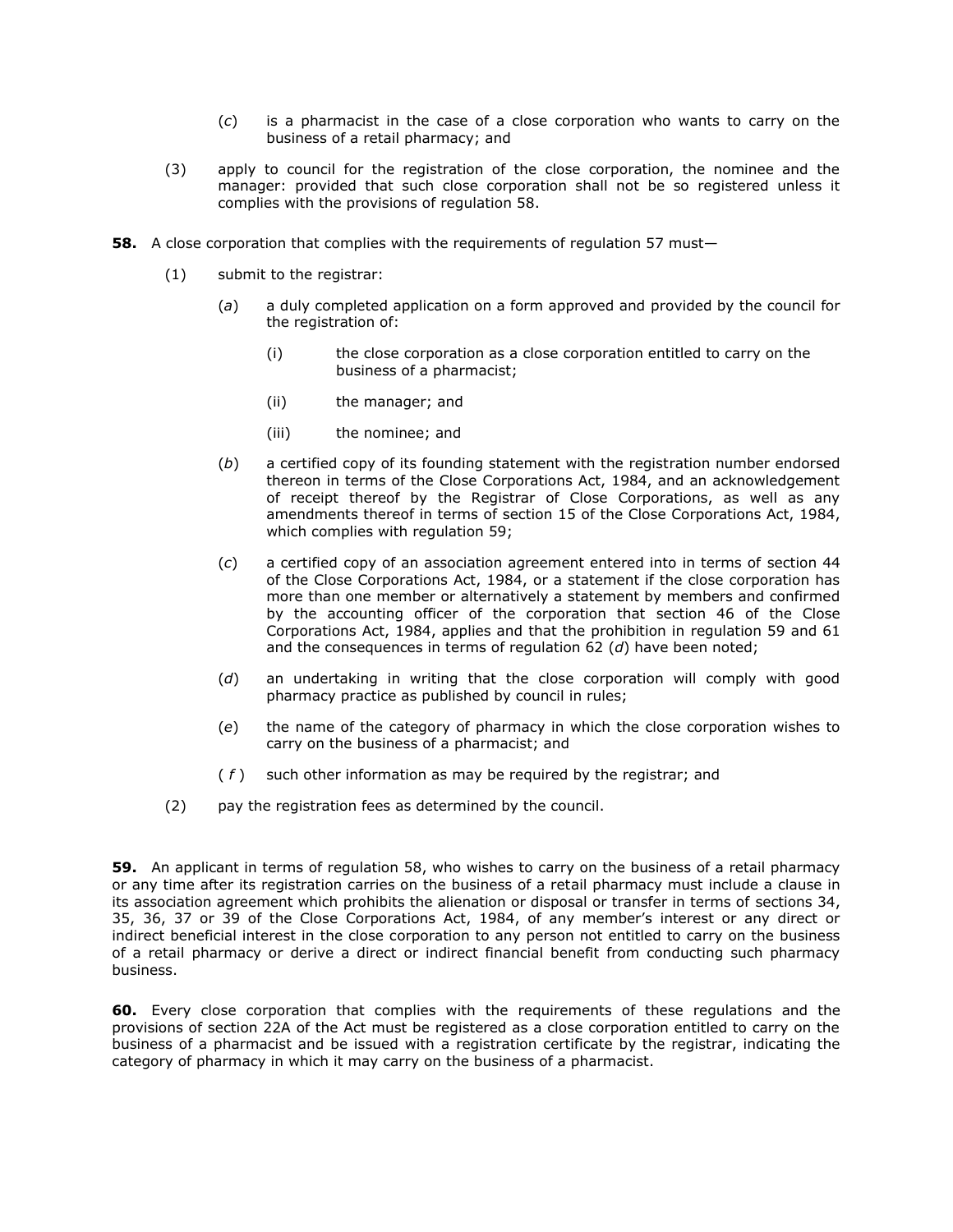**61.** The member(s) of a close corporation registered in terms of the Act as being entitled to carry on the business of a retail pharmacy, must not in any manner whatsoever dispose of his, her or its member's interest or the direct or indirect beneficial interest therein in contravention of the provisions of the clause contemplated in regulation 59.

**62. Removal from the register.**—Except as provided for in [sections 23,](http://www.mylexisnexis.co.za/nxt/gateway.dll/jilc/kilc/xjsg/zmsg/0msg/s24h#0) [24](http://www.mylexisnexis.co.za/nxt/gateway.dll/jilc/kilc/xjsg/zmsg/0msg/u24h#0) and [39](http://www.mylexisnexis.co.za/nxt/gateway.dll/jilc/kilc/xjsg/zmsg/0msg/s34h#0) of the Act, the council may direct the registrar to remove from the register of close corporations entitled to carry on the business of a pharmacist or the register of pharmacy owners, if applicable, the name of a close corporation:

- (1) who does not comply with any of the provisions of [section 22A](http://www.mylexisnexis.co.za/nxt/gateway.dll/jilc/kilc/xjsg/zmsg/0msg/o24h#0) of the Act;
- (2) who contravenes the provisions of [regulations 59](http://www.mylexisnexis.co.za/nxt/gateway.dll/jilc/kilc/xjsg/zmsg/cnsg/6ok2a/lsk2a/8tk2a#3kz) and [61;](http://www.mylexisnexis.co.za/nxt/gateway.dll/jilc/kilc/xjsg/zmsg/cnsg/6ok2a/lsk2a/auk2a#3l1)
- (3) if the manager fails to accept responsibility for the duties of the manager as prescribed in [regulation 25](http://www.mylexisnexis.co.za/nxt/gateway.dll/jilc/kilc/xjsg/zmsg/cnsg/6ok2a/lsk2a/atk2a#3h6) of the Regulations Relating to the Practice of Pharmacy;
- (4) if the close corporation fails to comply with good pharmacy practice as published by council in rules; or
- (5) if after an inquiry held in terms of the Act, the council finds that any member, the manager or the nominee of such close corporation, as the case may be, has contravened any provision of the Act,

if, after the close corporation has been given notice in the manner prescribed in [regulation 103](http://www.mylexisnexis.co.za/nxt/gateway.dll/jilc/kilc/xjsg/zmsg/cnsg/6ok2a/lsk2a/gvk2a#3ny) of the intention to remove the name of the close corporation from the relevant register and to close such pharmacy business, if applicable, and who has been afforded an opportunity to furnish the council with written reasons, within 14 days after the date upon which the notice is deemed to have been received in terms of [sub-regulation 103](http://www.mylexisnexis.co.za/nxt/gateway.dll/jilc/kilc/xjsg/zmsg/cnsg/6ok2a/lsk2a/gvk2a#3o0) (2) fails to furnish acceptable reasons why its name should not be removed from the relevant register.

**63.** Any company in respect of whose entry a removal as contemplated in [regulation 62](http://www.mylexisnexis.co.za/nxt/gateway.dll/jilc/kilc/xjsg/zmsg/cnsg/6ok2a/lsk2a/buk2a#3l2) has been made must be notified thereof and any certificate issued in respect of the registration in question shall be deemed to be cancelled from the date on which notice has so been given.

**64.** The close corporation as from the date on which notice of cancellation or withdrawal is deemed to have been received is not entitled to carry on the business of a pharmacist or allow any services or acts pertaining to the scope of practice of a pharmacist to be performed in its business, if applicable.

**65. Restoration to the register.**—Any close corporation whose registration certificate has been cancelled or withdrawn and whose name has been removed from the register(s) in terms of [regulation](http://www.mylexisnexis.co.za/nxt/gateway.dll/jilc/kilc/xjsg/zmsg/cnsg/6ok2a/lsk2a/buk2a#3l2)  [62](http://www.mylexisnexis.co.za/nxt/gateway.dll/jilc/kilc/xjsg/zmsg/cnsg/6ok2a/lsk2a/buk2a#3l2) may be restored to the register by—

- (1) submitting to the registrar:
	- (*a*) a duly completed application for restoration of its name on a form as approved and provided by council; and
	- (*b*) acceptable documentary evidence that it again complies with the conditions for registration in terms of these regulations; and
- (2) paying the prescribed restoration fees; and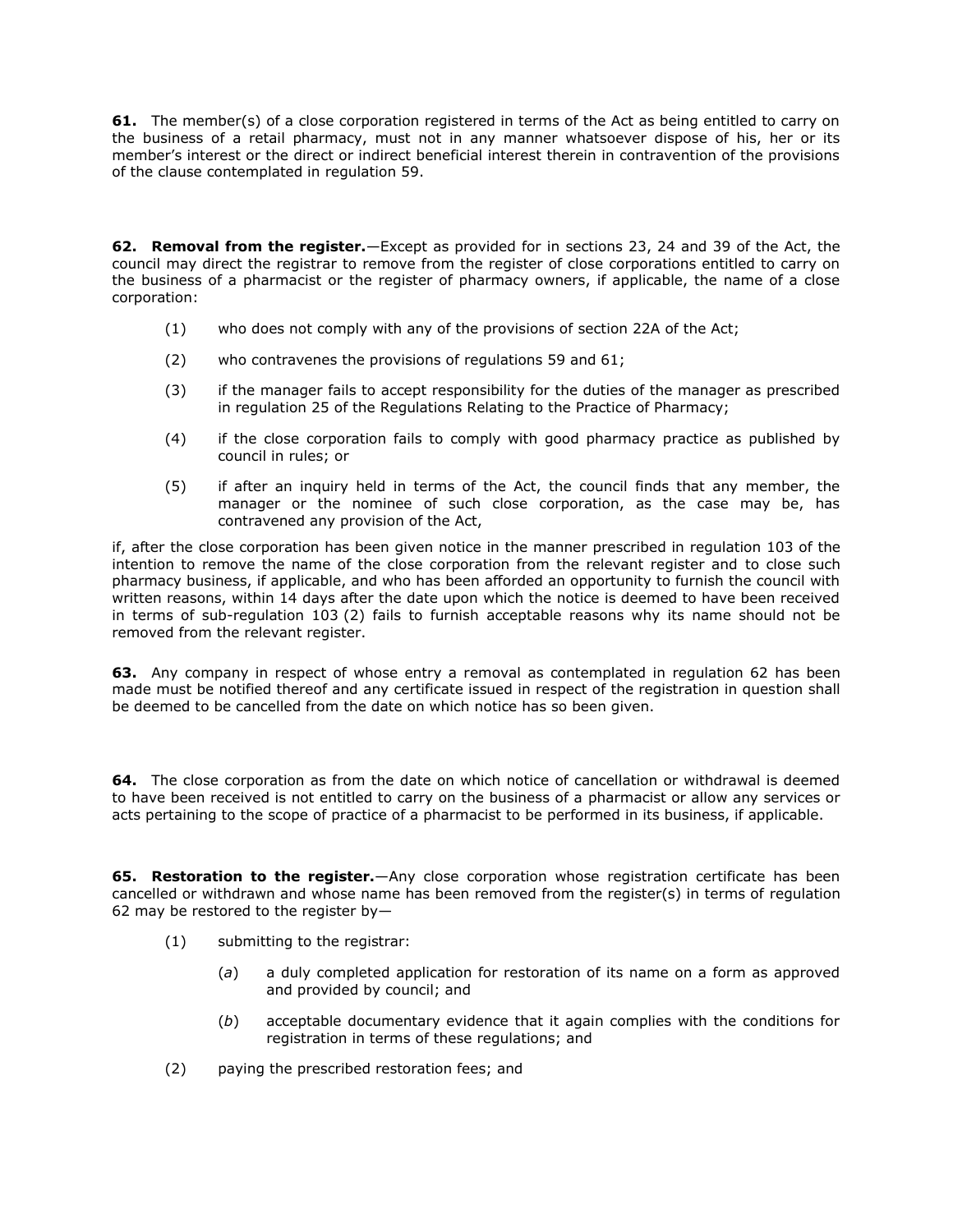(3) furnishing proof to the registrar that the members, manager or nominee are fit and proper person(s) to own or carry on the business of a pharmacist: provided that if the registrar is not satisfied that the close corporation should be restored to the relevant register, the registrar must submit the application to the council for a decision.

**66.** In the event of a close corporation registered in terms of the Act carrying on the business of a pharmacist at any time whilst so registered without a manager, then the nominee or failing him or her, then the person who signed the application form in [sub-regulation 58](http://www.mylexisnexis.co.za/nxt/gateway.dll/jilc/kilc/xjsg/zmsg/cnsg/6ok2a/lsk2a/7tk2a#3kp) (1) (*a*) shall be accountable to council for any act performed by or on behalf of the close corporation in question, including any omission to perform any act required to be performed by or on behalf of the close corporation, which may involve disciplinary action by council.

# **CHAPTER XI**

**67. Requirements and conditions for the registration of a pharmacy.**—A person authorised and registered to carry on the business of a pharmacist in terms of the Act who wants to open a pharmacy must—

- (1) not less than sixty (60) days prior to the opening of any pharmacy, submit to the registrar—
	- (*a*) a duly completed application on a form approved and provided by council for the registration of:
		- (i) the pharmacy in one or more of the prescribed categories of pharmacies;
		- (ii) a responsible pharmacist for each one of the premises wherein or from which he, she or it wants to carry on the business of a pharmacist; and
		- (iii) the person as pharmacy owner; and
	- (*b*) a copy of any lease agreement, sublease agreement or other agreement in terms of which the applicant has the right to occupy the proposed pharmacy premises;
	- (*c*) a copy of the site plan of the erf, and floor plan of the building, if applicable, indicating the location of the pharmacy premises in relation to adjoining or surrounding businesses and access to and from such premises;
	- (*d*) a copy of the plan of the layout of the actual pharmacy premises;
	- (*e*) a copy of any suretyship(s), financing-, infrastructure-, outsourcing-, salepurchase or any other agreement(s) relating to the ownership, fixed costs, management, administration, financing or acquisition of the pharmacy; and
	- ( *f* ) in the event of a partnership of persons, a copy of the partnership agreement, stating the name of the pharmacist designated to accept responsibility for the duties as prescribed in [regulations 24](http://www.mylexisnexis.co.za/nxt/gateway.dll/jilc/kilc/xjsg/zmsg/cnsg/6ok2a/lsk2a/9sk2a#3h5) and [25](http://www.mylexisnexis.co.za/nxt/gateway.dll/jilc/kilc/xjsg/zmsg/cnsg/6ok2a/lsk2a/atk2a#3h6) of the Regulations Relating the Practice of Pharmacy; and
- (2) pay the registration fees as determined by the council.

**68.** The registrar must—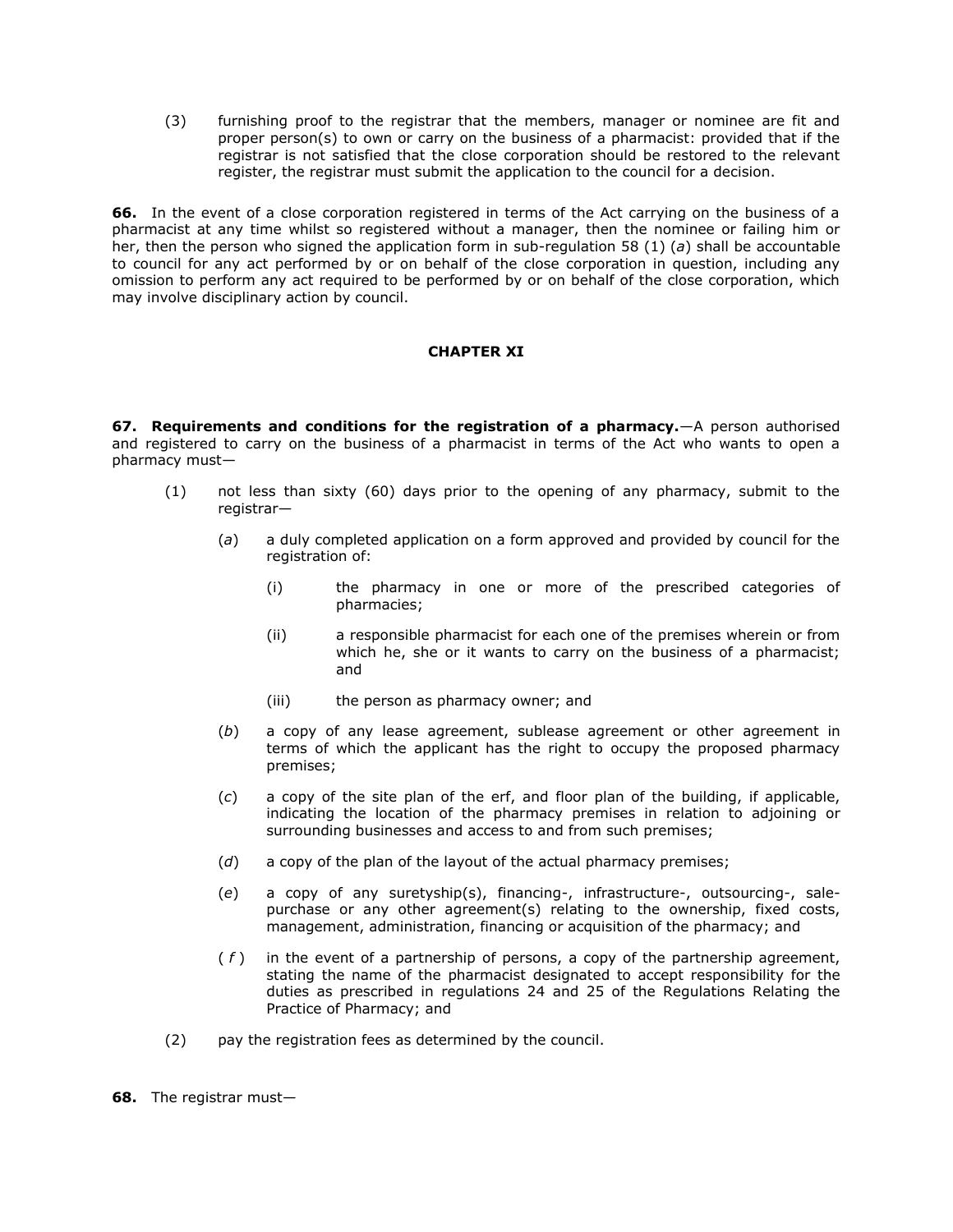- (1) if he or she is satisfied that an application in terms of regulation 67 complies with the requirements of these regulations or the Act register s[uch pharmacy;](http://www.mylexisnexis.co.za/nxt/gateway.dll/jilc/kilc/xjsg/zmsg/cnsg/6ok2a/lsk2a/guk2a#3lh) or
- (2) if he or she is not satisfied that the application complies with the requirements of these regulations or the Act submit such application for consideration to the council and the council may—
	- (*a*) refuse to register the pharmacy; or
	- (*b*) register the pharmacy subject to such conditions as it may deem fit; or
	- (*c*) register such pharmacy.

**69.** Every pharmacy registered in terms of [regulation 68](http://www.mylexisnexis.co.za/nxt/gateway.dll/jilc/kilc/xjsg/zmsg/cnsg/6ok2a/lsk2a/huk2a#3lt) must be issued with a registration certificate by the registrar.

**70.** A pharmacy must, subject to such conditions as may be determined by the council, if applicable, be conducted under the direct personal supervision of a responsible pharmacist, in accordance with good pharmacy practice as published by council in rules.

**71.** The council may inspect premises in which the business of a pharmacist is carried on and may provide the pharmacy owner with a written report of the findings of such inspection, if it is found that the such pharmacy does not comply with the prescribed requirements or is, in the opinion of the council unsuitable for the conduct of a pharmacy business.

**72. Removal from the register.**—Except as provided for in [sections 23,](http://www.mylexisnexis.co.za/nxt/gateway.dll/jilc/kilc/xjsg/zmsg/0msg/s24h#0) [24](http://www.mylexisnexis.co.za/nxt/gateway.dll/jilc/kilc/xjsg/zmsg/0msg/u24h#0) and [39](http://www.mylexisnexis.co.za/nxt/gateway.dll/jilc/kilc/xjsg/zmsg/0msg/s34h#0) of the Act, the council may direct the registrar to remove from the register of pharmacies, the name of pharmacy—

- (1) which does not comply with any of the conditions of registration of such pharmacy;
- (2) if the responsible pharmacist fails to perform the duties of a responsible pharmacist as prescribed in terms of [regulation 27](http://www.mylexisnexis.co.za/nxt/gateway.dll/jilc/kilc/xjsg/zmsg/cnsg/6ok2a/lsk2a/ctk2a#3hg) of the Regulations Relating to the Practice of Pharmacy;
- (3) if the managing director or nominee of a company or the manager or nominee of a close corporation who owns a pharmacy fails to perform the duties as prescribed in [regulations](http://www.mylexisnexis.co.za/nxt/gateway.dll/jilc/kilc/xjsg/zmsg/cnsg/6ok2a/lsk2a/9sk2a#3h5) 24 or [25,](http://www.mylexisnexis.co.za/nxt/gateway.dll/jilc/kilc/xjsg/zmsg/cnsg/6ok2a/lsk2a/atk2a#3h6) as the case may be, of the Regulations Relating to the Practice of Pharmacy; or
- (4) if the pharmacy fails to comply with good pharmacy practice as published by council in rules,

if, after the pharmacy owner has been given notice in the manner prescribed in [regulation 103](http://www.mylexisnexis.co.za/nxt/gateway.dll/jilc/kilc/xjsg/zmsg/cnsg/6ok2a/lsk2a/gvk2a#3ny) of the intention to remove the name of the pharmacy from the relevant register and to close such pharmacy business and who has been afforded an opportunity to furnish the council with written reasons, within 14 days after the date upon which the notice is deemed to have been received in terms of [sub](http://www.mylexisnexis.co.za/nxt/gateway.dll/jilc/kilc/xjsg/zmsg/cnsg/6ok2a/lsk2a/gvk2a#3o0)[regulation 103](http://www.mylexisnexis.co.za/nxt/gateway.dll/jilc/kilc/xjsg/zmsg/cnsg/6ok2a/lsk2a/gvk2a#3o0) (2) and who fails to furnish acceptable reasons why its name should not be removed from the relevant register and why the pharmacy should not, as a result of such removal, be closed: provided that if the registrar is of the opinion that it is in the interest of the public, he or she may dispense with the required notice.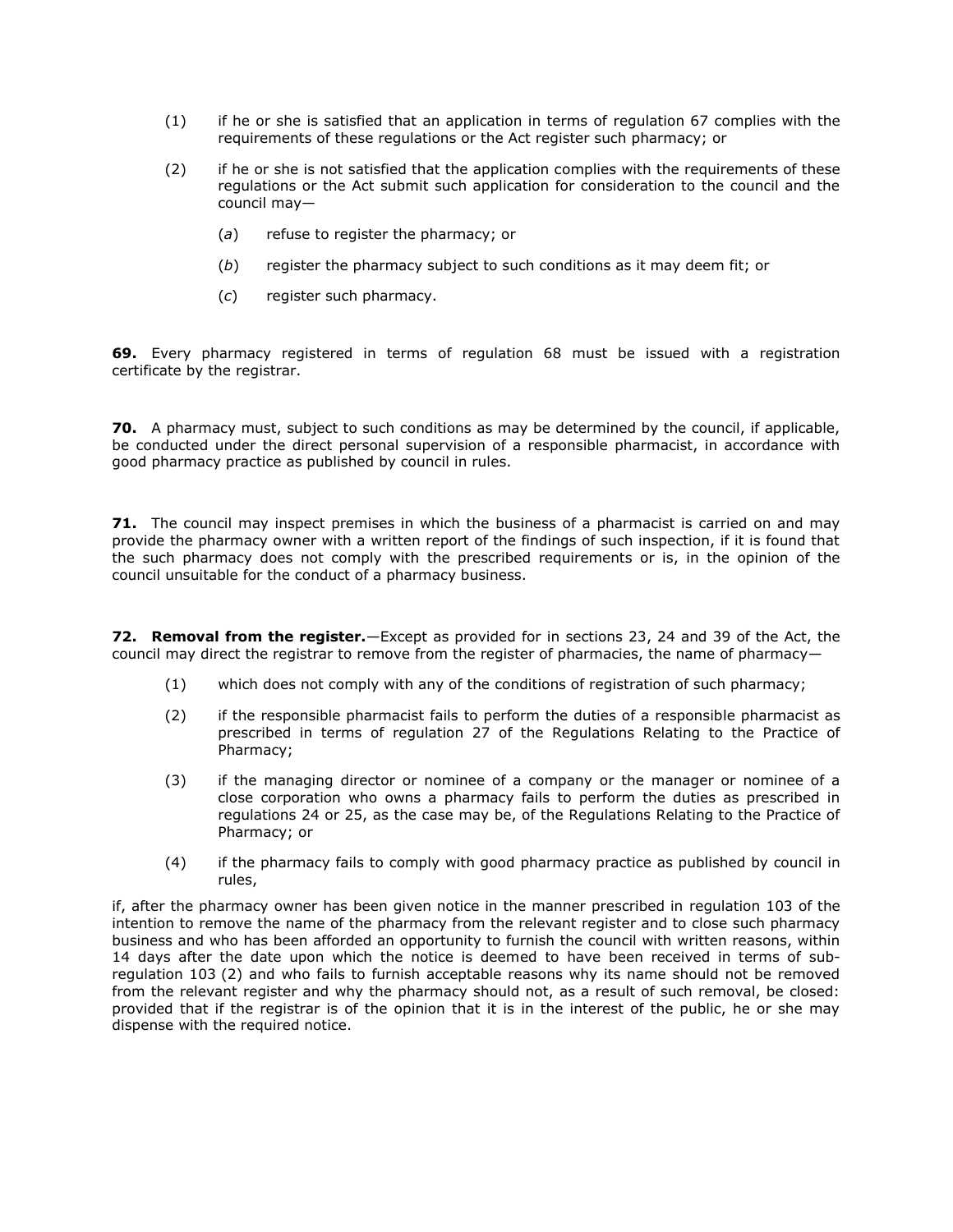**73.** The pharmacy shall, as from the date on which notice of cancellation or withdrawal is deemed to have been received, be considered to be unsuitable for the carrying on of the business of a pharmacy.

**74. Temporary closure of a pharmacy.**—The council may, if it has received a complaint constituting *prima facie* evidence of a contravention of the Medicines Act or the Act which is deemed to constitute a risk to public health and safety, apply to a Magistrate for the district in which the person or pharmacy practises or carries on the business of a pharmacist, and upon good cause being shown, obtain a warrant authorising an officer or inspector duly appointed by the council in terms of [section 4](http://www.mylexisnexis.co.za/nxt/gateway.dll/jilc/kilc/xjsg/zmsg/0msg/m14h#m) (*v*) of the Act to either alone or with the assistance of the South African Police for a period not exceeding 90 days close a pharmacy pending an investigation: provided that the council shall provide reasons for the continued closure of the pharmacy concerned.

**75. Restoration to the register.—**The owner of a pharmacy whose pharmacy registration certificate has been cancelled or withdrawn and the name of the pharmacy has been removed from the register in terms of [regulation 72](http://www.mylexisnexis.co.za/nxt/gateway.dll/jilc/kilc/xjsg/zmsg/cnsg/6ok2a/lsk2a/luk2a#3m2) may have the name of the pharmacy restored to the register by—

- (1) submitting to the registrar:
	- (*a*) a duly completed application for restoration of the name of the pharmacy on a form as approved and provided by the council; and
	- (*b*) acceptable documentary evidence that the pharmacy again complies with the conditions for registration in terms of these regulations; and
- (2) pay the prescribed restoration fee; and
- (3) furnishing proof to the registrar that the pharmacy owner or responsible pharmacist, as the case may be, are fit and proper person(s) to own or conduct a pharmacy business: provided that if the registrar is not satisfied that the name of the pharmacy should be restored to the relevant register, the registrar must submit the application to the council for a decision.

**76. Transitional arrangements.**—A pharmacy registered in terms of the Act at the commencement of these regulations shall be deemed to be registered in terms of [regulation 68.](http://www.mylexisnexis.co.za/nxt/gateway.dll/jilc/kilc/xjsg/zmsg/cnsg/6ok2a/lsk2a/huk2a#3lt)

# **CHAPTER XII**

**77. Appeals and appeal procedure.**—The council must at its first meeting of every year appoint an appeal committee consisting of—

- (1) a chairperson appointed on account of his or her knowledge of the law;
- (2) a pharmacist registered with council, and resident in the Republic of South Africa; and
- (3) one additional person.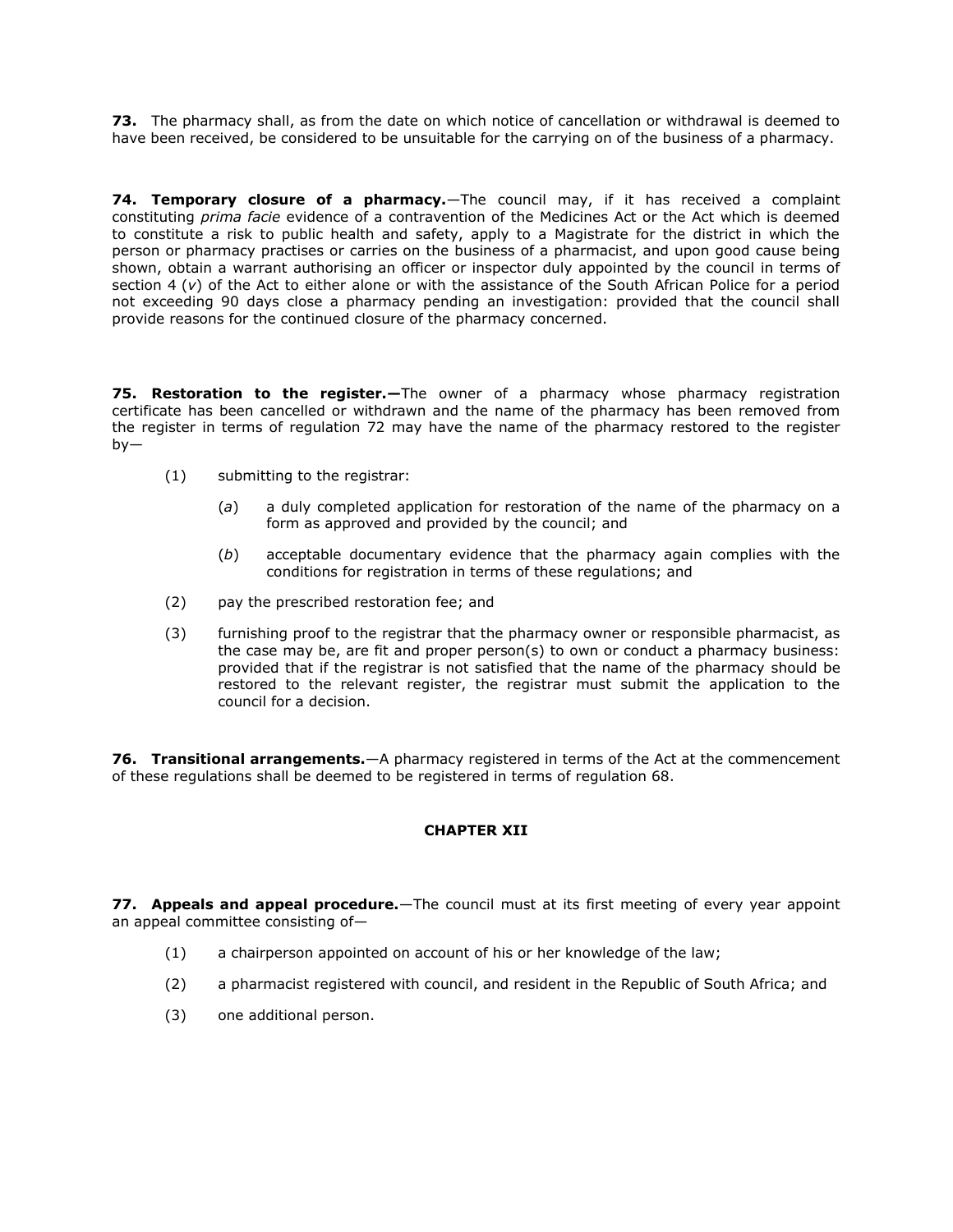**78.** Any person whose rights may be adversely affected by any decision of the council, a committee of council, or the registrar regarding the registration, suspension or cancellation of the registration of a pharmacy, or him- or her- or itself, or of the nominee, or managing director of a company or manager of a close corporation entitled to carry on the business of a pharmacist in terms of the Act, may appeal against such decision to the appeal committee in the manner set out hereafter.

**79.** The appellant shall lodge his, her or its appeal against a decision referred to in [regulation 78](http://www.mylexisnexis.co.za/nxt/gateway.dll/jilc/kilc/xjsg/zmsg/cnsg/6ok2a/lsk2a/ruk2a#3mk) within fourteen (14) days after notice of such decision in writing is deemed to have come to the notice of the appellant in terms of [regulation 102](http://www.mylexisnexis.co.za/nxt/gateway.dll/jilc/kilc/xjsg/zmsg/cnsg/6ok2a/lsk2a/fvk2a#3nt) (2).

**80.** The notice of appeal must be in writing and under oath, stating in full the decision against which the appeal is lodged, the grounds on which such appeal is lodged, and must nominate a physical address, being not more than ten (10) kilometres from the offices of council where the appellant will accept delivery of all documents relevant to the appeal.

- **81.** The notice of appeal must be lodged with the registrar together with:
	- (1) payment of the fee as determined by council; and
	- (2) four (4) copies of the record of appeal consisting of the decision appealed against, the written reasons for such decision, and all relevant documents, duly indexed and paginated,

after having served a copy thereof on all interested parties, who are hereafter referred to as the respondents.

**82.** The registrar must upon receipt of the notice of appeal, allocate a case number and notify the appellant, and all the respondents thereof.

**83.** The respondents may within fourteen (14) days of delivery to them, of the notice of appeal, deliver answering affidavits to the registrar, and must, if applicable, serve copies thereof on the appellant and all other respondents.

**84.** The appellant may within fourteen (14) days of delivery to him, her or it of the answering affidavits, deliver a replying affidavit.

**85.** The registrar must on the expiry of the period referred to in [regulation 83](http://www.mylexisnexis.co.za/nxt/gateway.dll/jilc/kilc/xjsg/zmsg/cnsg/6ok2a/lsk2a/wuk2a#3mr) allocate a date for the hearing of the appeal and give the appellant and all respondents, written notice of the date of and venue for the hearing, whereupon the appeal is set down for hearing accordingly.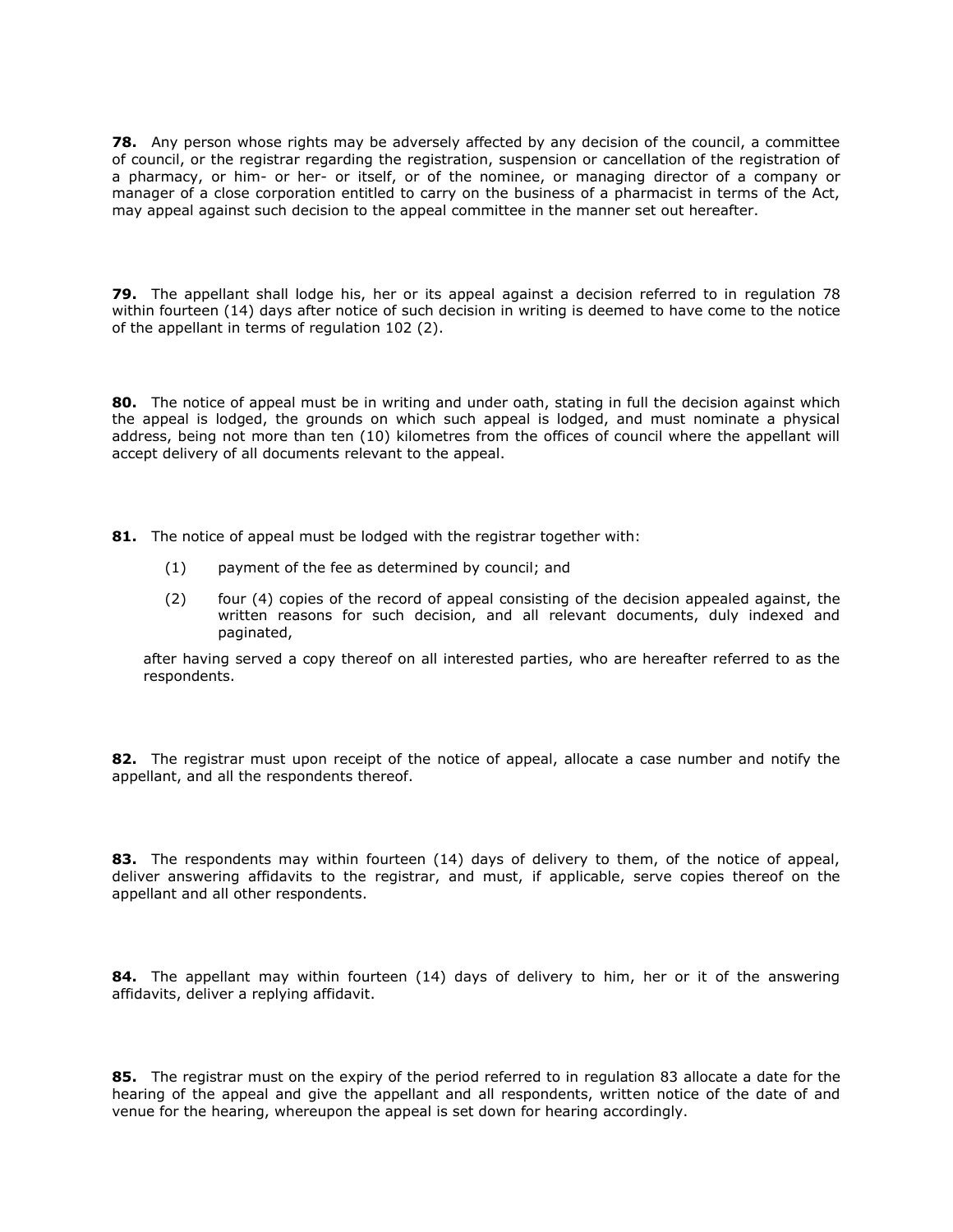**86.** The registrar must inform members of the appeal committee of the date and venue for the hearing and furnish them with copies of the appeal record and the affidavits delivered by the appellant and the respondents.

**87.** Not less than seven (7) days before the appeal is to be heard the appellant must deliver to the appeal committee, and all respondents, one copy of a concise and succinct statement of the main points which he, she or it intends to argue on appeal, and provide a list of the authorities to be used in support of each point.

**88.** The respondents in an appeal, must deliver a statement similar to the one contemplated in [regulation 88](http://www.mylexisnexis.co.za/nxt/gateway.dll/jilc/kilc/xjsg/zmsg/cnsg/6ok2a/lsk2a/1uk2a?f=templates$fn=document-frame.htm$3.0$q=$x=$nc=1165#3mw) to the appeal committee and the appellant five (5) days prior to the date of the hearing.

**89.** If an appeal has been properly noted, the decision appealed against and any execution thereof shall be suspended pending the outcome of the appeal, unless the appeal committee, upon the urgent motion of the council or the registrar, is, on the strength of *prima facie* proof, of the opinion that it is in the public interest that a temporary suspension order should be granted and imposed pending the outcome of the appeal.

**90.** The appeal committee may dismiss an appeal or, if it is of the opinion that the council, or a committee of council or the registrar, has not acted in accordance with the provisions of the Act, or that the decision constitutes an unjustified and unreasonable breach of the appellant's fundamental rights in terms of Chapter 2 of the Constitution of the Republic of South Africa, 1996 (Act [108 of](http://www.mylexisnexis.co.za/nxt/gateway.dll/jilc/kilc/ebsg/8bsg/9bsg#0)  [1998\)](http://www.mylexisnexis.co.za/nxt/gateway.dll/jilc/kilc/ebsg/8bsg/9bsg#0), it may make an order reversing, or modifying the decision appealed against and uplift the temporary suspension if applicable, or it may remit the matter to the decision making body or officer for further consideration, or make such other order, including an order as to costs, as it may deem appropriate.

# **CHAPTER XIII**

**91. Requirements and conditions for registration of providers of pharmacy education and training.**—Only providers who comply with the minimum criteria for the approval of providers of pharmacy education and training as determined and published by council, shall be entitled to offer pharmacy education and training for purposes of conferring a qualification in pharmacy or a certificate of qualification or for purposes of continuing professional development.

**92.** Any person or institution who complies with the minimum criteria for the approval of providers of pharmacy education and training may register with council: provided that no person or institution must be registered as a provider, unless he, she or it complies with the provisions of [regulation 93.](http://www.mylexisnexis.co.za/nxt/gateway.dll/jilc/kilc/xjsg/zmsg/cnsg/6ok2a/lsk2a/6uk2a#3n1)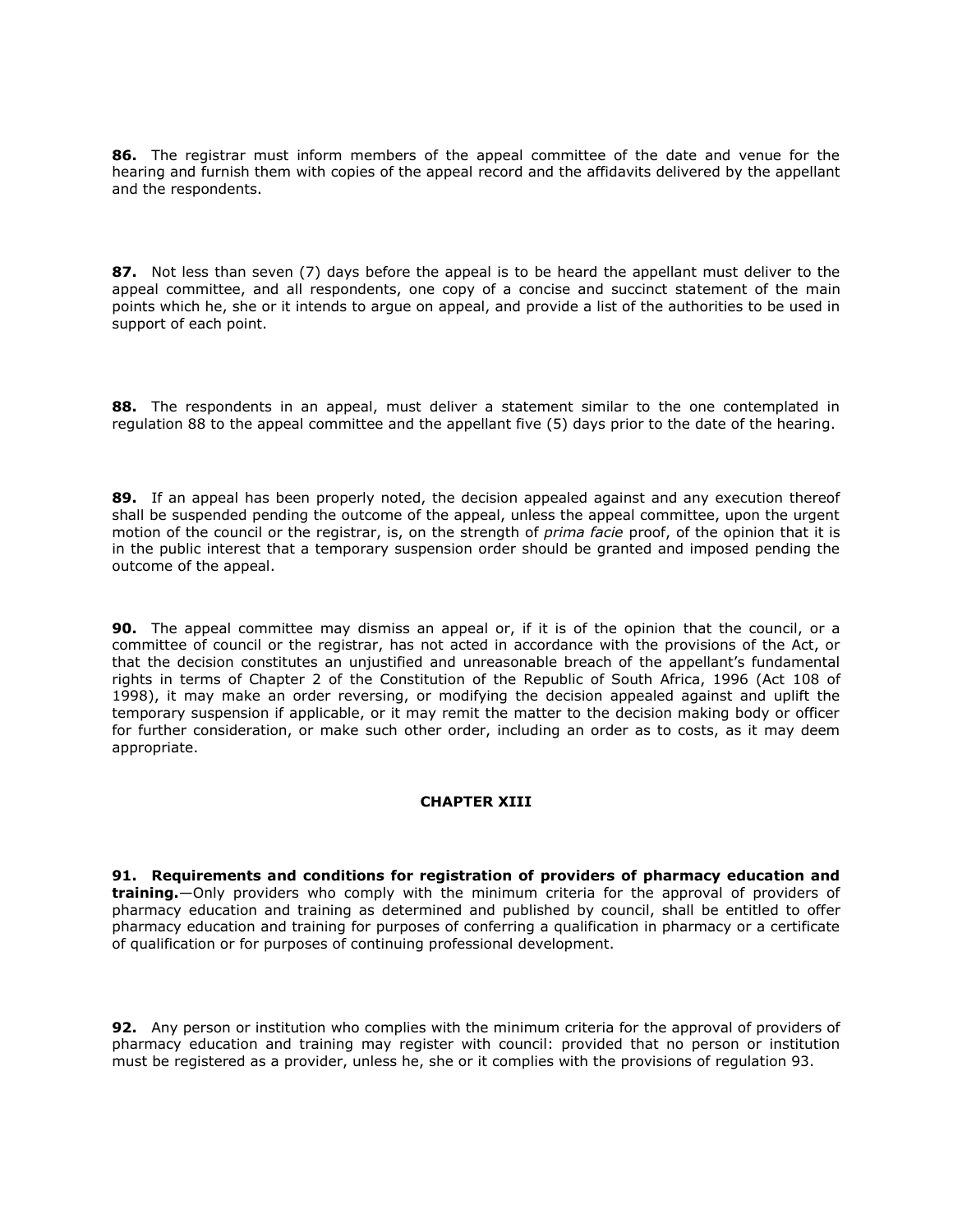- **93.** Any person or institution who applies for registration as a provider must-
	- (1) submit to the registrar:
		- (*a*) a duly completed application on a form as approved and provided by council; and
		- (*b*) acceptable documentary evidence that such applicant adheres to the minimum criteria as determined by council for the approval of providers; and
	- (2) pay the fees as determined by the council.

**94.** A person or institution which complies with the requirements of [regulation 93](http://www.mylexisnexis.co.za/nxt/gateway.dll/jilc/kilc/xjsg/zmsg/cnsg/6ok2a/lsk2a/6uk2a#3n1) must be issued with a registration certificate by the registrar, subject to conditions as may be determined by council.

### **CHAPTER XIV**

**95. Requirements and conditions for registration of assessors of pharmacy education and training.**—A pharmacist who complies with the minimum criteria for the approval of assessors of pharmacy education and training as determined by council from time to time shall be entitled to assess persons for purposes of registration as a pharmacist or pharmacist's assistant or for purposes of continuing professional development.

**96.** Any pharmacy approved by the council as an assessor of pharmacy education and training must register with the council: provided that no person must be registered as an assessor unless he or she complies with the provisions of [regulation 97.](http://www.mylexisnexis.co.za/nxt/gateway.dll/jilc/kilc/xjsg/zmsg/cnsg/6ok2a/lsk2a/avk2a#3n9)

**97.** A pharmacist who applies for registration as an assessor must-

- (1) submit to the registrar:
	- (*a*) a duly completed application on a form approved and provided by the council; and
	- (*b*) acceptable documentary evidence that such applicant adheres to the minimum criteria as determined by council for the approval of assessors of pharmacy education and training; and
- (2) pay the fees as determined by council.

**98.** Each assessor who complies with the requirements of [regulation 98](http://www.mylexisnexis.co.za/nxt/gateway.dll/jilc/kilc/xjsg/zmsg/cnsg/6ok2a/lsk2a/bvk2a?f=templates$fn=document-frame.htm$3.0$q=$x=$nc=4222#3ne) must be issued with a registration certificate by the registrar, subject to such conditions as may be determined by council.

### **CHAPTER XV**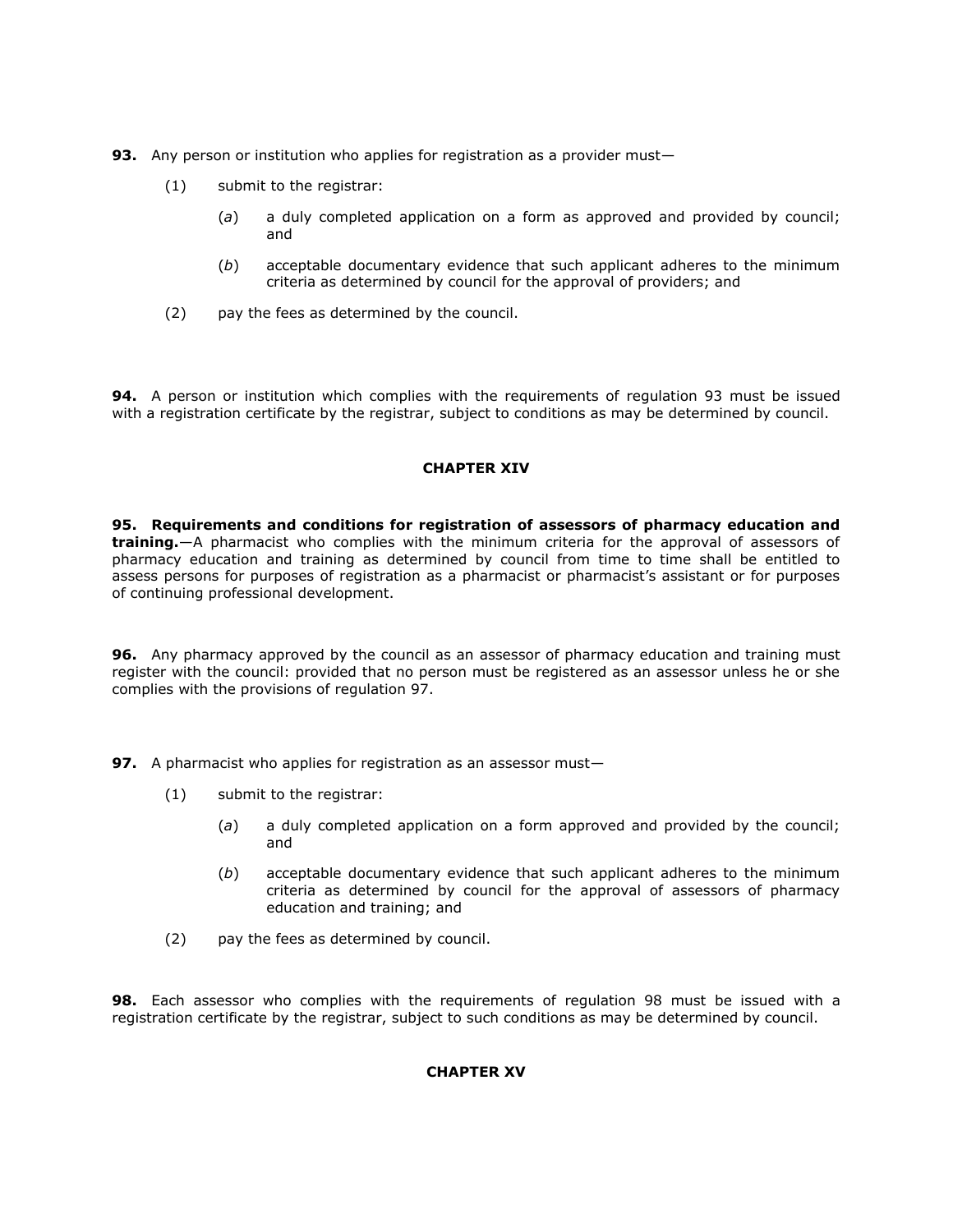**99. Requirements and conditions for the keeping and maintenance of registers.**—For purposes of registration of pharmacies in terms of the Act, there shall be the following categories of pharmacies:

- (1) manufacturing pharmacy;
- (2) wholesale pharmacy;
- (3) institutional pharmacy;
- (4) community pharmacy; and
- (5) consultant pharmacy

which shall be registered by council in registers kept for this purpose.

**100.** Any person or pharmacy registered or required to be registered in terms of the Act or these regulations, must furnish the registrar with:

- (1) a postal address within the Republic which shall be deemed to be the registered address for all purposes in terms of the Act or these regulations;
- (2) a physical address being the main place of business of such person, company, close corporation or pharmacy;
- (3) a telefax address; and
- (4) an electronic mail address, if available.

**101.** A person registered in terms of the Act may at any time change the addresses registered in terms of [regulation 100](http://www.mylexisnexis.co.za/nxt/gateway.dll/jilc/kilc/xjsg/zmsg/cnsg/6ok2a/lsk2a/dvk2a#3nl) by giving written notice to the registrar at the postal or telefax address of the registrar as published in official stationary of the council from time to time, of the change of one or more or all of such addresses; provided that the new addresses must include a postal, physical, telefax, and, if available, an electronic mail address, in the Republic.

**102.** Any notice to be given in terms these regulations:

- (1) must be in writing and addressed to and may be sent by registered mail to the registered address, or may be delivered by hand to the physical address, or may be sent by telefax to the telefax address, or may be forwarded by electronic mail to the relevant address, recorded by the registrar in terms of [regulation 100;](http://www.mylexisnexis.co.za/nxt/gateway.dll/jilc/kilc/xjsg/zmsg/cnsg/6ok2a/lsk2a/dvk2a#3nl) and
- (2) shall be deemed to have been properly given and to have been received and to have come to the notice of the addressee:
	- (*a*) within ten (10) days after the day on which the notice or document was sent by pre-paid registered post, if posted;
	- (*b*) within one (1) day after the date and at the time (if any) which appears on the acknowledgement of receipt of the notice or document, if delivered by hand;
	- (*c*) within three (3) days after the date appearing on the telefax control sheet of the sender, if sent by telefax;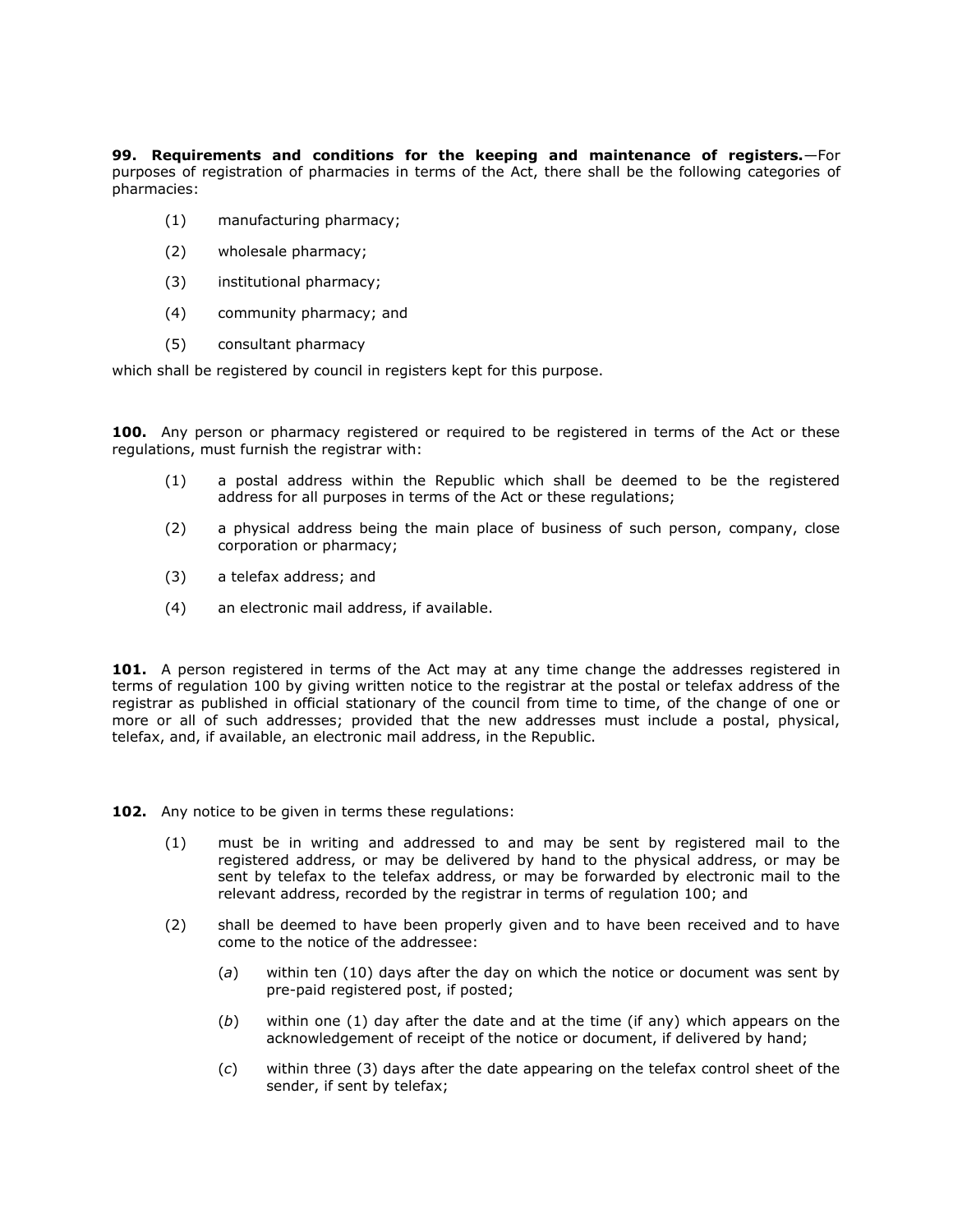(*d*) within three (3) days after the date appearing on the electronic mail message, if sent by electronic mail.

**103.** A certificate issued by the registrar will be deemed to be *prima facie* proof until the contrary has been proved by any person challenging receipt of any notice or document—

- (1) that notice was given or that the document was sent or delivered;
- (2) of the date upon which such notice was given, or document was sent or delivered; and
- (3) of the date upon which the notice or document is deemed to have been received and to have come to the notice of the addressee.

104. **Keeping of registers.**—The registrar must in accordance with the provisions of the Act keep the following registers:

- (1) a register of pharmacy students, in which must be entered the name of every person registered with a provider of a qualification in pharmacy and who has complied with the requirements prescribed for registration as a pharmacy student, as well as his or her registration number, date of registration and the name of the provider with which he or she is registered and such other information as may be determined by the registrar;
- (2) a register of pharmacist interns, in which must be entered the name, address and qualifications of every person who has entered into a contract of internship referred to in [regulation 9,](http://www.mylexisnexis.co.za/nxt/gateway.dll/jilc/kilc/xjsg/zmsg/cnsg/6ok2a/lsk2a/usk2a#3eu) registration number and such other information as may be determined by the registrar;
- (3) a register of pharmacists, in which must be entered the name, address, qualifications, date of initial registration, registration number and such other information as may be determined by the registrar;
- (4) a register of specialist pharmacists, in which must be entered the name, address, qualifications, date on which such qualification was obtained and the date of initial registration and such other information as may be determined by the registrar;
- (5) a register of pharmacists' assistants in which must be entered the name, address, registration number, date of registration, category of persons entitled in terms of this Act to be registered as a pharmacist assistant and such other information as may be determined by the registrar;
- (6) a register of companies entitled to carry on the business of a pharmacist in which must be entered the name, registration number, address, name of managing director and nominee and such other information as may be determined by the registrar;
- (7) a register of close corporations entitled to carry on the business of a pharmacist in which must be entered the name, registration number, address, name of manager and nominee and such other information as may be determined by the registrar;
- (8) a register of providers in which shall be entered the name, address, registration number, date of registration and such other information as may be determined by the registrar;
- (9) a register of assessors in which shall be entered the name, address, registration number, date of registration and such other information as may be determined by the registrar;
- (10) a register of pharmacy owners in which shall be entered the name, address, registration number and date of registration and, if applicable, the name of the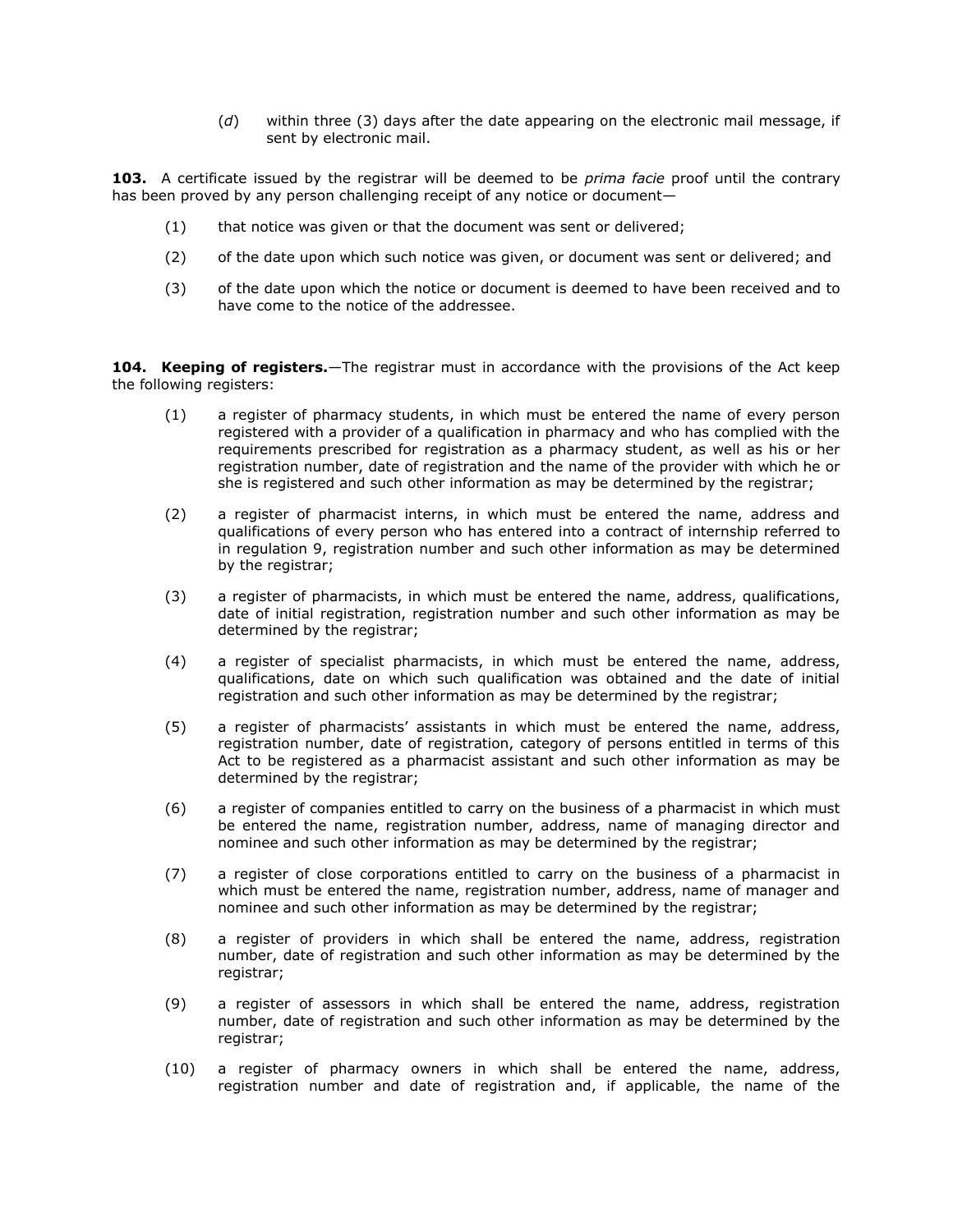managing director, manager and the nominee and such other information as may be determined by the registrar;

- (11) a register of pharmacies in which shall be entered the:
	- (*a*) name and address of the pharmacy;
	- (*b*) name and address of the pharmacy owner;
	- (*c*) name of the responsible pharmacist;
	- (*d*) name of the managing director or manager, as the case may be;
	- (*e*) name of the nominee, if applicable;
	- ( *f* ) category in which such pharmacy is registered; and
	- (*g*) such other information as may be determined by the registrar; and
- (12) such other registers as may be determined by council.

### **105. Maintenance of registers.**—

- (1) No qualification in pharmacy, certificate of qualification, diploma, certificate or registration or any other information must be entered in a register unless the registrar is satisfied that the person claiming to possess such degree, diploma or certificate is entitled thereto or such information is correct;
- (2) Any entry into the register which is proved to the satisfaction of the council to have been made in error or through misrepresentation or in circumstances not authorised by this Act, may be removed from the register; and
- (3) A person in respect of whose entry a removal as contemplated in [sub-regulation \(2\)](http://www.mylexisnexis.co.za/nxt/gateway.dll/jilc/kilc/xjsg/zmsg/cnsg/6ok2a/lsk2a/ivk2a?f=templates$fn=document-frame.htm$3.0$q=$x=$nc=5940#3oo) has been made, must be notified thereof and any certificate issued in respect of the registration in question shall be deemed to be cancelled as from the date on which notice has so been given.

**106.** Every person registered in terms of these regulations must renew such registration annually by paying the annual fee(s) as determined by council.

**107.** The pharmacy owner or the nominee or managing director of a company, or manager or nominee of a close corporation who is entitled to carry on the business of a pharmacist, as the case may be, must, within 30 days:

- (1) after the forwarding by the registrar of a written inquiry by registered mail requesting information relating to the ownership or any direct or indirect beneficial interest in a pharmacy, furnish the registrar with such information and acceptable documentary evidence in support thereof;
- (2) after the occurrence of any of the following notify the registrar in writing of:
	- (*a*) the closure of a pharmacy;
	- (*b*) a change of beneficial interest in shares or members' interest for which purpose a change in the effective control of a company, close corporation shall be deemed to be a change in ownership;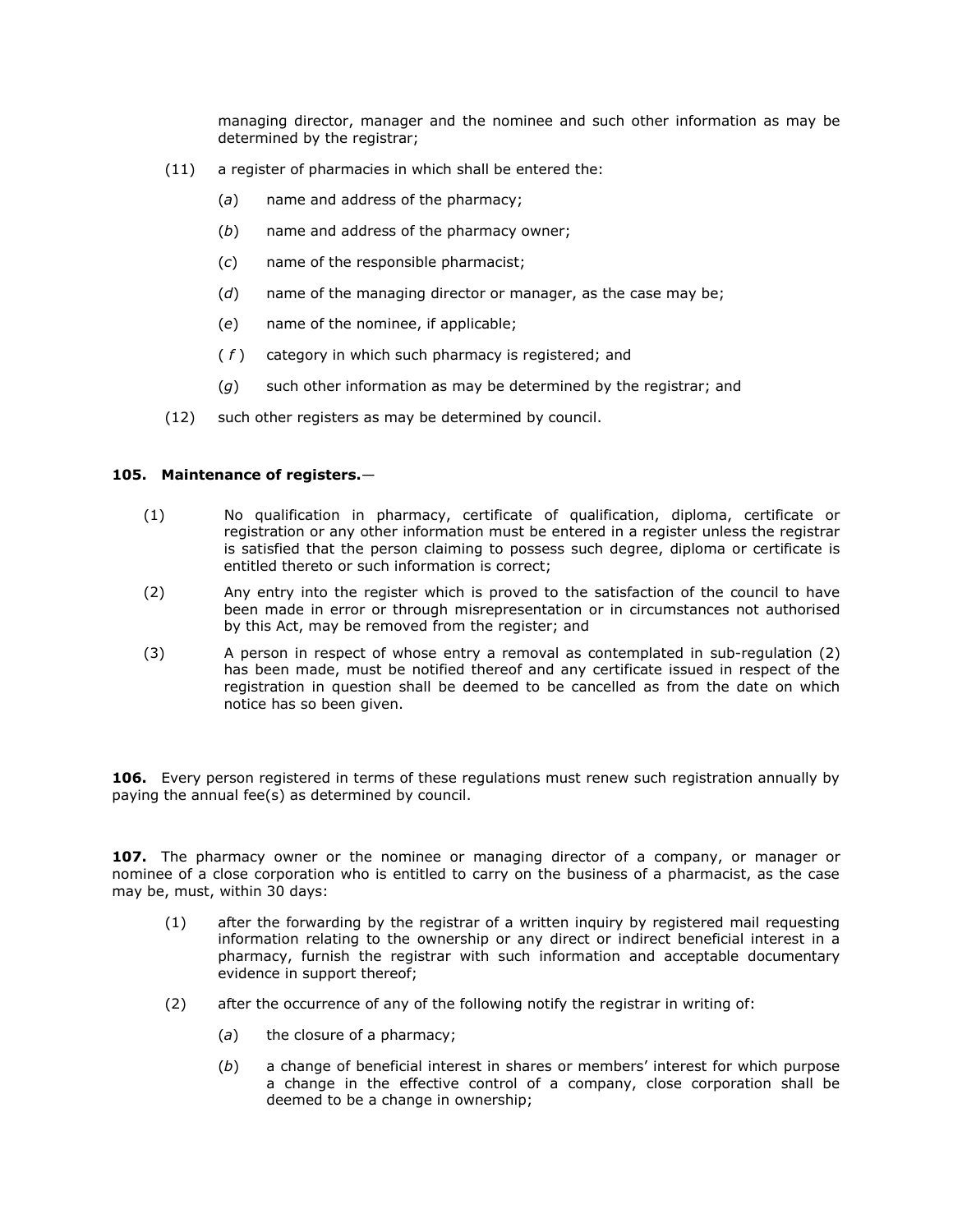- (*c*) a change in:
	- (i) the shareholders or directors of a company entitled to carry on the business of a pharmacist;
	- (ii) the members of a close corporation entitled to carry on the business of a pharmacist;
- (*d*) a change of premises of a pharmacy;
- (*e*) a change of the responsible pharmacist or managing director or manager or nominee;
- ( *f* ) the managing director or manager ceasing to in fact manage the professional aspects of the pharmacy business; or
- (*g*) a change in his or her or its physical or postal address; or
- (3) of the forwarding by the registrar of a written enquiry by registered mail requesting information which is reasonably necessary or which may be regarded as reasonably necessary for the performance or exercising of the functions or powers of the council or the registrar in terms of the Act, answer such enquiry in writing and furnish the registrar with all the necessary documentary and other proof in support of the furnished information.

**108.** The pharmacy owner or the nominee or managing director of a company, or manager or nominee of a close corporation, as the case may be, who is entitled to carry on the business of a pharmacist must within seven days of the date of the designation of a new managing director or manager or nominee—

- (1) submit to the registrar:
	- (*a*) a duly completed application for the registration of the new nominee or managing director or manager, as the case may be, on a form as approved and provided by the council;
	- (*b*) a copy of the letter:
		- (i) addressed to the person who is to be registered as the nominee or the manager or the managing director, as the case may be;
		- (ii) from the person so appointed accepting the appointment as nominee or managing director or manager, as the case may be; and
- (2) pay the registration fee as determined by council.

**109.** The managing director of a company or the manager of a close corporation who is entitled to carry on the business of, or who owns a retail pharmacy must on or before the thirty first day of January of each year furnish the registrar with schedules, certified as correct by auditors or the accounting officer of such company or close corporation, of the directors and shareholders or members, as the case may be, of such company or close corporation.

**110.** Every natural person registered in terms of the Act who changes his or her name or address must in writing notify the registrar thereof within thirty days after such change.